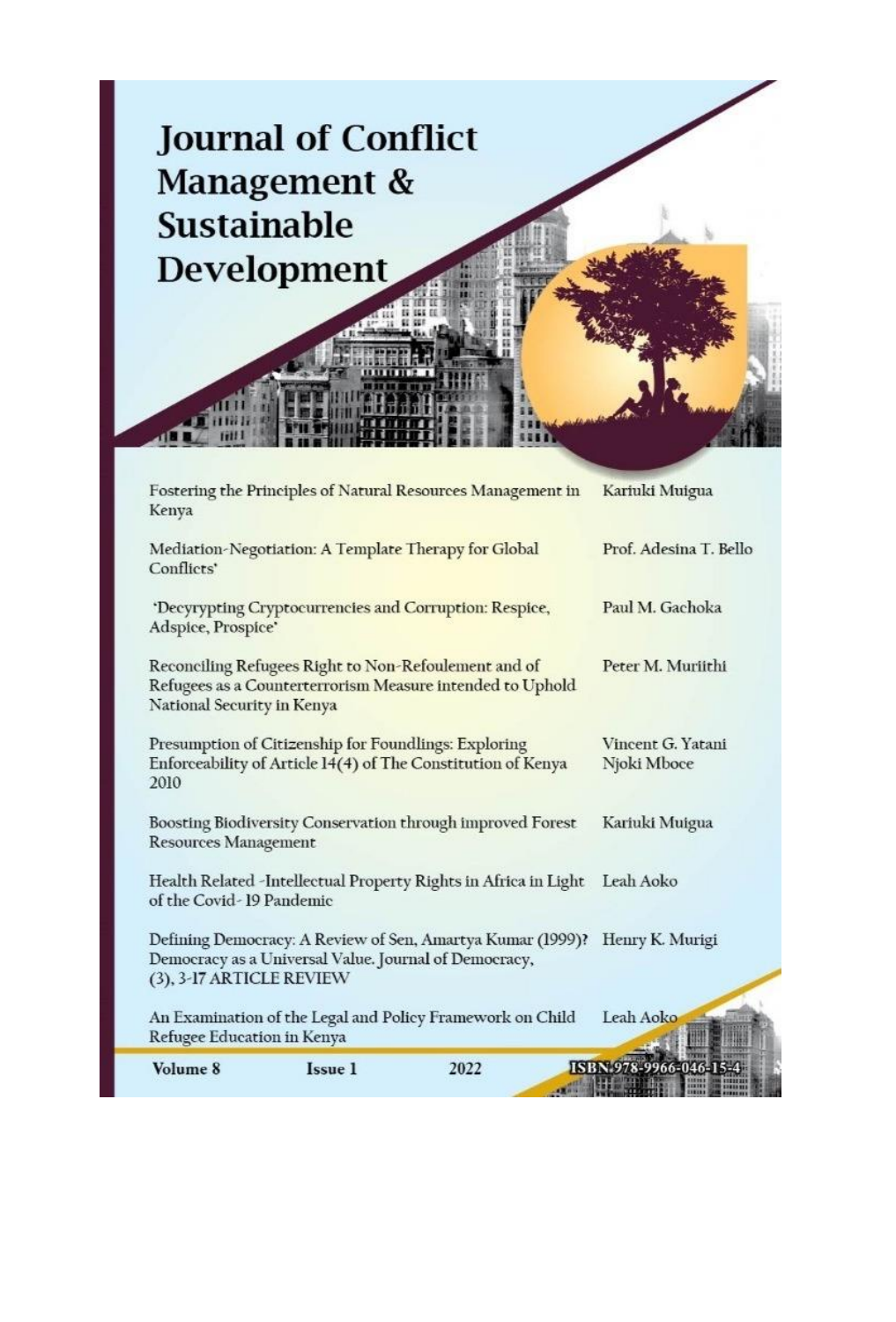# **Boosting Biodiversity Conservation Through Sustainable Forest Resources Management**

# *By: Kariuki Muigua\**

#### *Abstract*

*As far as biodiversity conservation is concerned, forests are seen as not only a critical habitat for biological diversity but also as a tool for their conservation through sustainable management of forest resources. Communities living around forested areas rely heavily on these forest resources for their livelihoods. Indeed, conflicts have at times arisen from the use and control of forests, between authorities and the communities. This paper argues that managing these forests sustainably and in collaboration with the communities is not only likely to benefit the citizenry more but also boost efforts towards conservation of biodiversity.* 

### **1. Introduction**

 $\overline{a}$ 

This paper discusses the challenges, and explores some of the ways that communities can be effectively included in forest resources management through fostered Environmental Democracy for biodiversity conservation and human rights protection. Arguably, loss of biodiversity in general, and in tropical forests in particular, has been identified as a major concern for modern society the world over.<sup>1</sup> It has been argued that deforestation is a major contributor to global emissions and reducing emissions from deforestation and degradation is a potentially cost-effective method of limiting emissions which

<sup>\*</sup>*PhD in Law (Nrb), FCIArb (Chartered Arbitrator), LL. B (Hons) Nrb, LL.M (Environmental Law) Nrb; Dip. In Law (KSL); FCPS (K); Dip. In Arbitration (UK); MKIM; Mediator; Consultant: Lead expert EIA/EA NEMA; BSI ISO/IEC 27001:2005 ISMS Lead Auditor/ Implementer; Advocate of the High Court of Kenya; Senior Lecturer at the University of Nairobi, School of Law [November 2021].*

<sup>&</sup>lt;sup>1</sup> Lele, S., Wilshusen, P., Brockington, D., Seidler, R. and Bawa, K., 'Beyond Exclusion: Alternative Approaches to Biodiversity Conservation in the Developing Tropics' (2010) 2 Current Opinion in Environmental Sustainability 94.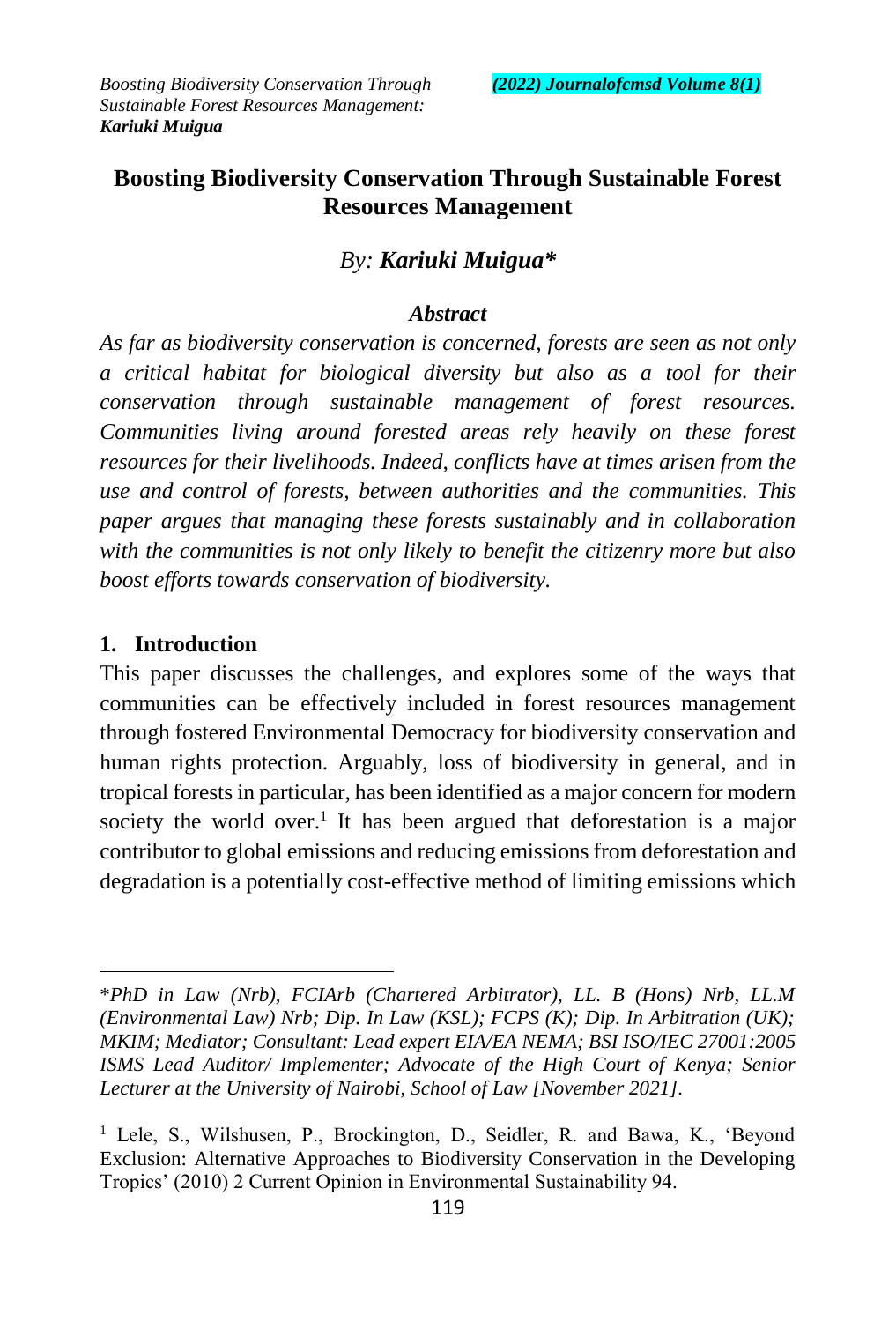$\overline{a}$ 

can also yield important benefits in terms of biodiversity, watershed management, and local livelihoods, indeed development more generally.<sup>2</sup>

The *2030 Agenda for Sustainable Development Goals*<sup>3</sup> under Goal 15 (SDG 15) recognises the importance of forests and obligates States to 'protect, restore and promote sustainable use of terrestrial ecosystems, sustainably manage forests, combat desertification and halt and reverse land degradation and halt biodiversity'.<sup>4</sup> Among the targets associated with this Goal are that States should: by 2020, ensure conservation, restoration and sustainable use of terrestrial and inland freshwater ecosystems and their services, in particular forests, wetlands, mountains and drylands, in line with obligations under international agreements; by 2030, ensure the conservation of mountain ecosystems, including their biodiversity, to enhance their capacity to provide benefits which are essential for sustainable development; take urgent and significant action to reduce degradation of natural habitat, halt the loss of biodiversity, and by 2020 protect and prevent the extinction of threatened species; ensure fair and equitable sharing of the benefits arising from the utilization of genetic resources, and promote appropriate access to genetic resources; by 2020, integrate ecosystems and biodiversity values into national and local planning, development processes and poverty reduction strategies, and accounts; mobilize and significantly increase from all sources financial resources to conserve and sustainably use biodiversity and ecosystems; and enhance global support to efforts to combat poaching and trafficking of protected species, including by increasing the capacity of local communities to pursue sustainable livelihood opportunities.<sup>5</sup> Notably, these targets not only

<sup>2</sup> Masundire HM, 'Achieving Sustainable Development and Promoting Development Cooperation–Dialogues at the ECOSOC' (New York: United Nations, 2008),28.

<sup>3</sup> United Nations General Assembly, *Transforming our world: the 2030 Agenda for Sustainable Development*, Resolution adopted by the General Assembly on 25 September 2015 [without reference to a Main Committee (A/70/L.1)].

<sup>4</sup> UN General Assembly, *Transforming our world: the 2030 Agenda for Sustainable Development*, Goal 15.

<sup>&</sup>lt;sup>5</sup> 'SDG 15: Protect, Restore and Promote Sustainable Use of Terrestrial Ecosystems, Sustainably Manage Forests, Combat Desertification, Halt and Reverse Land Degradation and Halt Biodiversity Loss – SDG Compass' *<https://sdgcompass.org/sdgs/sdg-15/*> accessed 13 August 2021.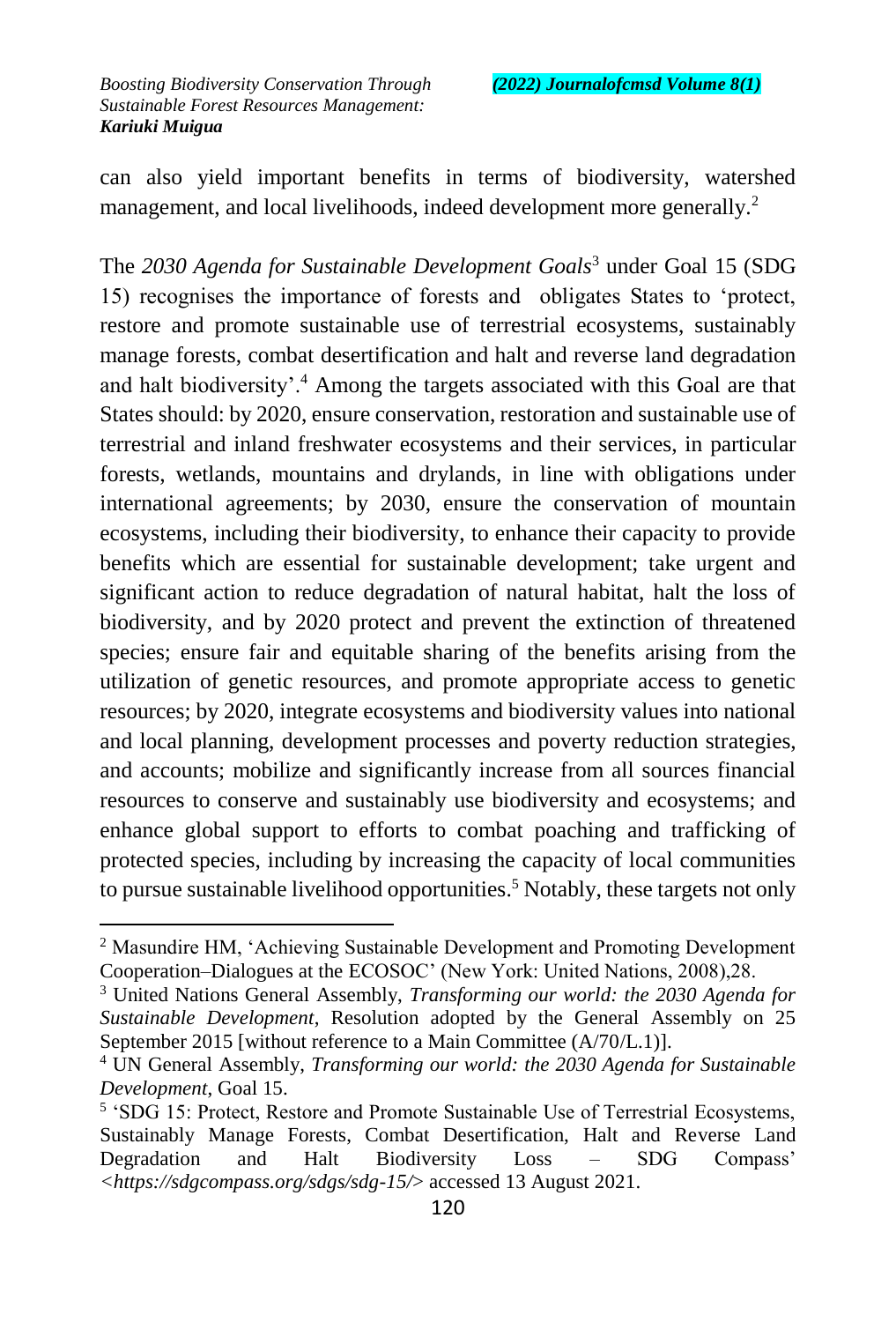recognise the link between forests and biodiversity conservation but also calls for empowerment of local communities through capacity building to enable them pursue sustainable livelihood opportunities. This arguably means ensuring that they fully participate in forests resources management in the spirit of Environmental Democracy.

#### **2. Forest Resources and Biodiversity Conservation**

Notably, forests are considered as critical habitats for biodiversity and are also essential for the provision of a wide range of ecosystem services that are important to human well-being.<sup>6</sup> Forest resources offer a range of benefits and opportunities for local and national economic development, improved livelihoods and provision of environmental goods and services such as watershed protection and carbon sequestration.<sup>7</sup> They contribute directly and indirectly to the national and local economies through revenue generation and wealth creation, and it is estimated that forestry contributes to 3.6% of Kenya's GDP, excluding charcoal and Direct Subsistence Uses.<sup>8</sup> Forests also support most productive and service sectors in the country, particularly agriculture, fisheries, livestock, energy, wildlife, water, tourism, trade and industry that contributes about 33% to 39 % of the country's GDP. $9$  Biomass comprises about 80% of all energy used in the country, while they also provide a variety of goods, which support subsistence livelihoods of many communities.<sup>10</sup> Other services provided include erosion control, natural hazard and disease regulation. Forest adjacent communities benefit directly through subsistence utilization of the forests. Deforestation in Kenya is, however, estimated at 50,000 hectares annually, with a consequent yearly loss to the economy of over USD 19 million.<sup>11</sup>

<sup>6</sup> Brockerhoff, E.G., Barbaro, L., Castagneyrol, B., Forrester, D.I., Gardiner, B., González-Olabarria, J.R., Lyver, P.O.B., Meurisse, N., Oxbrough, A., Taki, H. and Thompson, I.D., 'Forest Biodiversity, Ecosystem Functioning and the Provision of Ecosystem Services' (2017) 26 Biodiversity and Conservation 3005.

<sup>7</sup> Republic of Kenya, *Policy 2014*, Laws of Kenya.

<sup>8</sup> Ibid

<sup>&</sup>lt;sup>9</sup> Ibid, para. 1.1.2.

 $10$  Ibid

 $11$  Ibid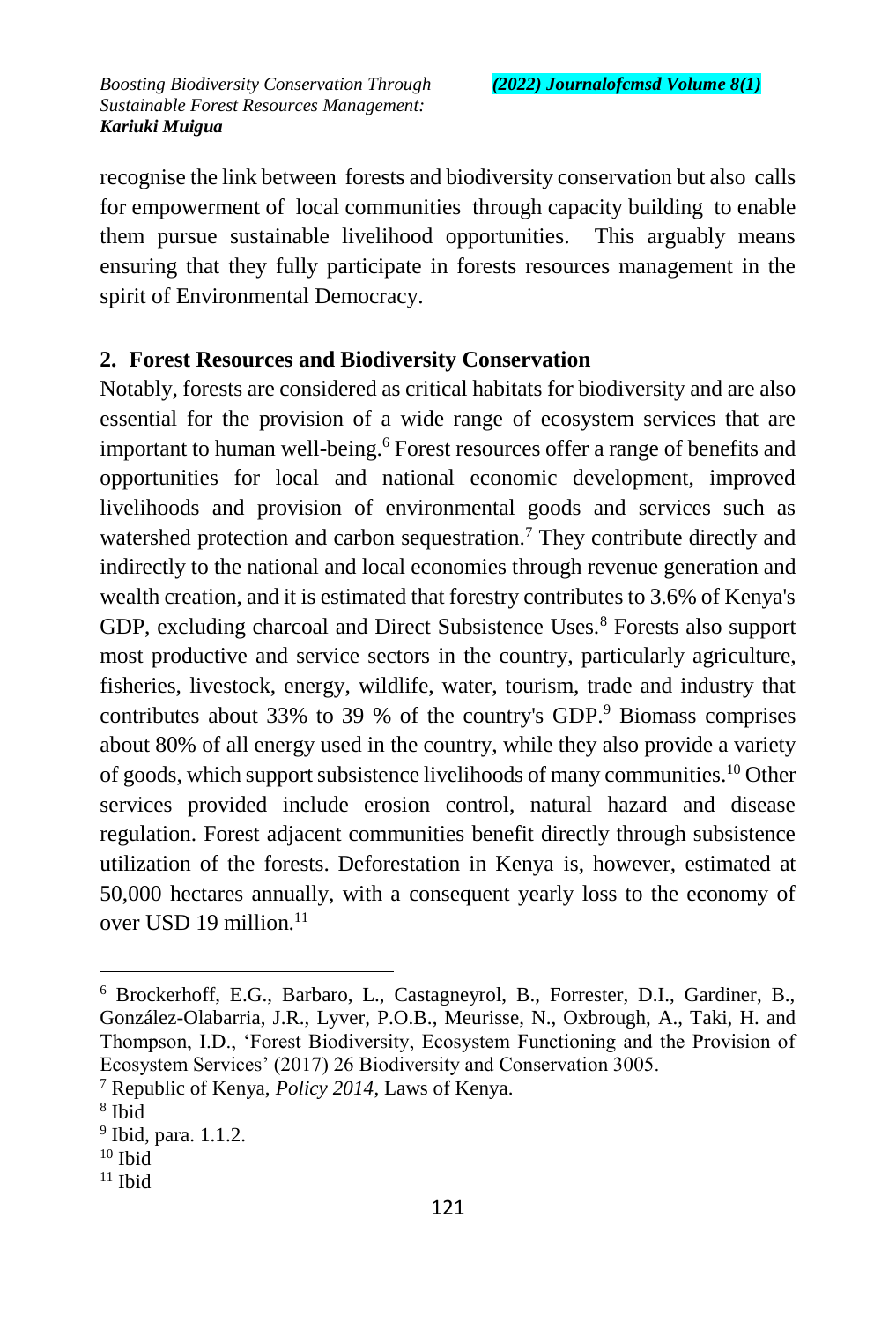While Kenya is endowed with a wide range of forest ecosystems ranging from montane rainforests, savannah woodlands; dry forests and coastal forests and mangroves, the current forest cover is estimated at 6.99% of the land area of the country, below the constitutional requirement of 10%.<sup>12</sup>

Forest resources conservation is provided for both in the international and national legal frameworks. The CBD Aichi Target 5 provides that "by 2020, the rate of loss of all natural habitats, including forests, should at least be halved and where feasible brought close to zero, and degradation and fragmentation is significantly reduced. Notably, the CBD Aichi Biodiversity Target 7 also provides that countries should ensure that "by 2020 areas under agriculture, aquaculture and forestry are managed sustainably, ensuring conservation of biodiversity". The overall goal of Kenya's *Forest Policy 2014* was sustainable development, management, utilization and conservation of forest resources and equitable sharing of accrued benefits for the present and future generations of the people of Kenya. The *Draft National Forest Policy, 2020*, being a revised policy framework for forest conservation and sustainable management seeks to provide a framework for improved forest governance, resource allocation, partnerships and collaboration with the state and non-state actors and monitoring and evaluation to enable the sector contribute to the achievement of the country's growth and poverty alleviation goals within a sustainable environment. $^{13}$ 

The *Forest Conservation and Management Act 2016*<sup>14</sup> was enacted to give effect to Article 69 of the Constitution with regard to forest resources; to provide for the development and sustainable management, including conservation and rational utilization of all forest resources for the socioeconomic development of the country.<sup>15</sup>

 $12$  Ibid

<sup>13</sup> Republic of Kenya, *Draft Policy 2020*, May 2020, Laws of Kenya.

<sup>14</sup> No. 34 of 2016, Laws of Kenya.

<sup>15</sup> Preamble, No. 34 of 2016, Laws of Kenya.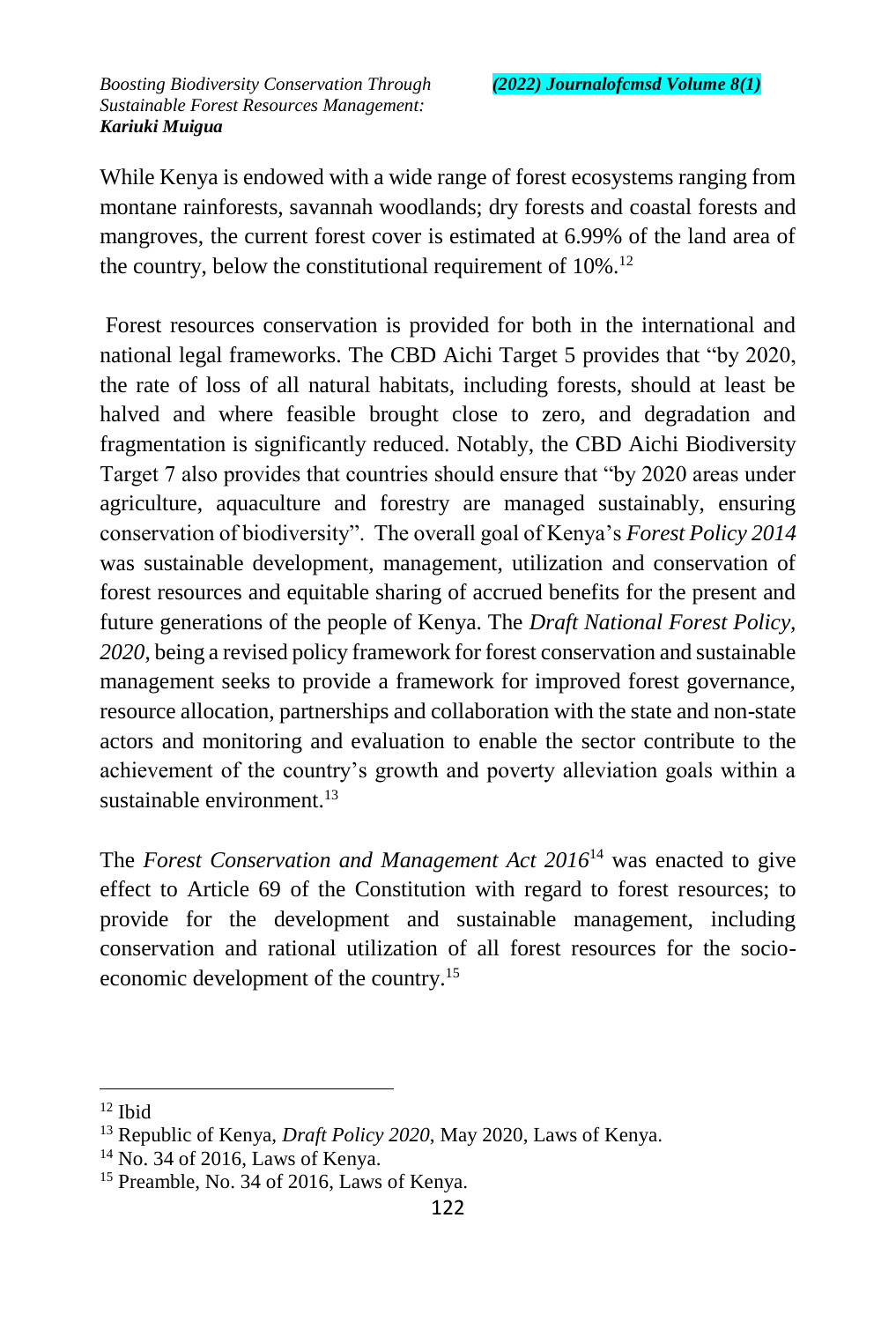The *National Spatial Plan 2015-2045* highlights some of the challenges facing forest ecosystems to include overwhelming pressure from competing land uses like agriculture, industry, human settlement and development of infrastructure; extraction of forest products, illegal logging, cutting trees for fuel wood and charcoal and grazing of livestock have also contributed to the degradation of forests. These competing land uses have adverse environmental effects on long-term sustainability of forest ecosystems. Under this Plan, the Government is mandated to: *prepare integrated forest resource management plans to promote sustainable use of forest resources; develop and implement national standards, principles and criteria of sustainable forest management; indigenous forests shall be identified and protected from logging and involve and empower communities in the management of forest ecosystems through controlled logging, agro-forestry, re-forestation and natural regeneration.*

The Constitution of Kenya 2010 also requires under Article 69(1) that the State should, *inter alia*,—(*a*) ensure sustainable exploitation, utilisation, management and conservation of the environment and natural resources, and ensure the equitable sharing of the accruing benefits; (*b*) work to achieve and maintain a tree cover of at least ten per cent of the land area of Kenya; (*d*) encourage public participation in the management, protection and conservation of the environment; (*e*) protect genetic resources and biological diversity; (*f*) establish systems of environmental impact assessment, environmental audit and monitoring of the environment.

The *Community Land Act*<sup>16</sup> provides that: for purposes of the sustainable conservation of land based natural resources within community land across counties, every respective registered community should abide by the relevant applicable laws, policies and standards on natural resources.<sup>17</sup> With respect to subsection (1), the communities should establish - measures to protect critical ecosystems and habitats; incentives for communities and individuals to invest in income generating natural resource conservation programmes; measures to facilitate the access, use and co-management of forests, water and other

<sup>16</sup> Community Land Act, No. 47 of 2016, Laws of Kenya.

 $17$  Ibid, sec. 20 (1).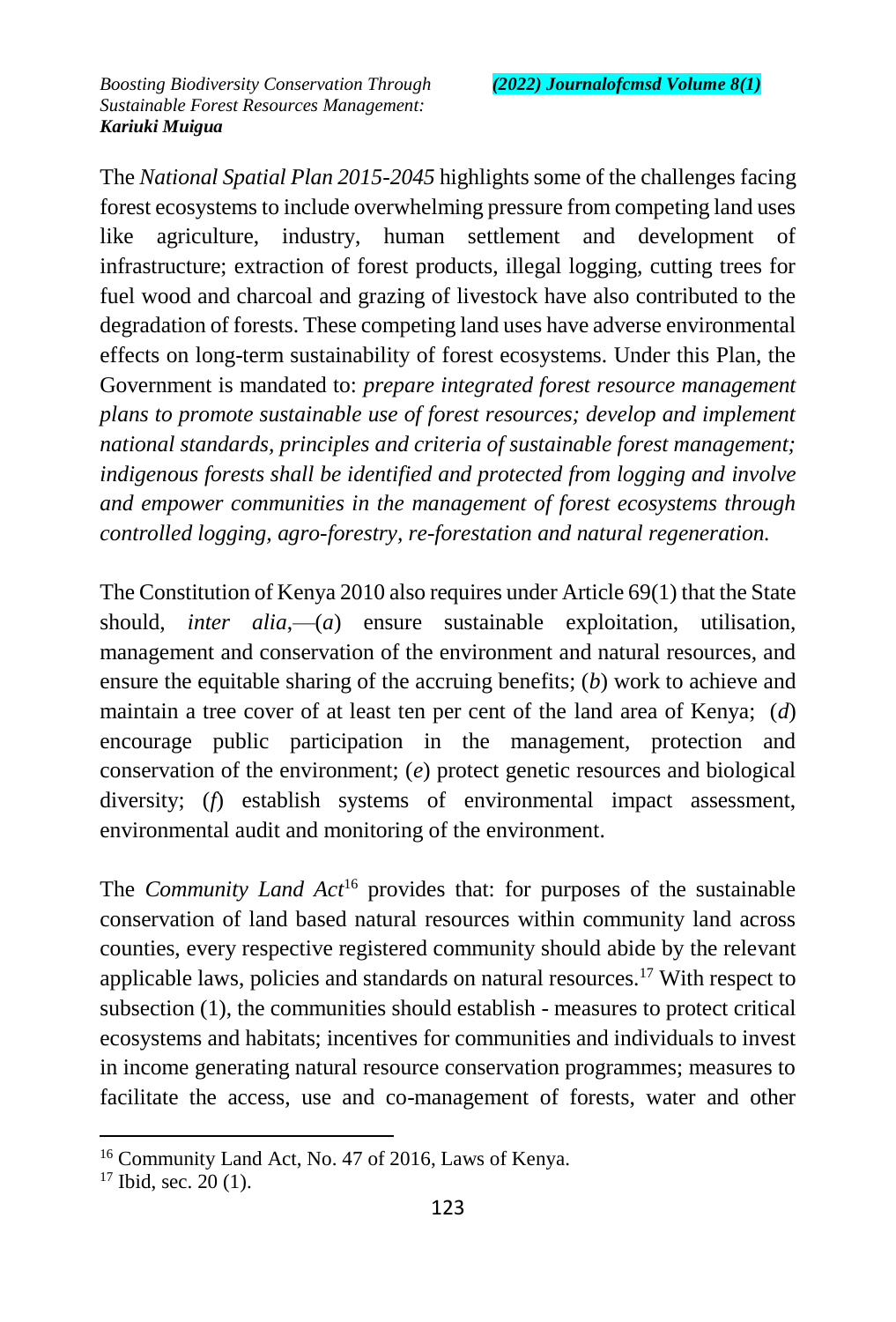resources by communities who have customary rights to these resources; procedures for the registration of natural resources in an appropriate register; and procedures for the involvement of communities and other stakeholders in the management and utilization of land-based natural resources.<sup>18</sup>

## **3. Challenges in Biodiversity Conservation and Forest Resources Management in Kenya**

The management and conservation of forests is often associated with tension between powerful, centralised state authorities or the ruling elite and less powerful local communities. <sup>19</sup> Over the years, this state of affairs has led to decentralization of forest rights and tenure to local communities and indigenous groups in both developing and developed nations, giving greater local control of forest resources as a response to the failure of government agencies to exercise adequate stewardship over forests and to ensure that the values of all stakeholders are adequately protected.<sup>20</sup> While the law provides for community based approaches to forest management, there exists challenges at the local level, when local governance institutions are not downwardly accountable to the community and benefits are disproportionately captured by local elites.<sup>21</sup> As a result, tensions exist in some places between the development of locally accountable governance and traditional authorities, with Community-based natural resource management (CBNRM) interventions not being accompanied by the type of long-term investments in capacity-building required to ensure broader participation and the accountability of local leaders to their community.<sup>22</sup>

<sup>18</sup> Ibid, se. 20 (2).

<sup>19</sup> Sayer, J., Elliott, C., Barrow, E., Gretzinger, S., Maginnis, S., McShane, T., & Shepherd, G., 'The Implications for Biodiversity Conservation of Decentralised Forest Resources Management Paper Prepared on Behalf of IUCN and WWF for the UNFF Inter-Sessional Workshop on Decentralisation Interlaken, Switzerland, May 2004'.

<sup>&</sup>lt;sup>20</sup> Sayer J, Margules C and Boedhihartono AK, 'Will Biodiversity Be Conserved in Locally-Managed Forests?' (2017) 6 Land 6.

<sup>21</sup> Roe D, Nelson F and Sandbrook C, *Community Management of Natural Resources in Africa: Impacts, Experiences and Future Directions* (IIED 2009), ix. <sup>22</sup> *Ibid*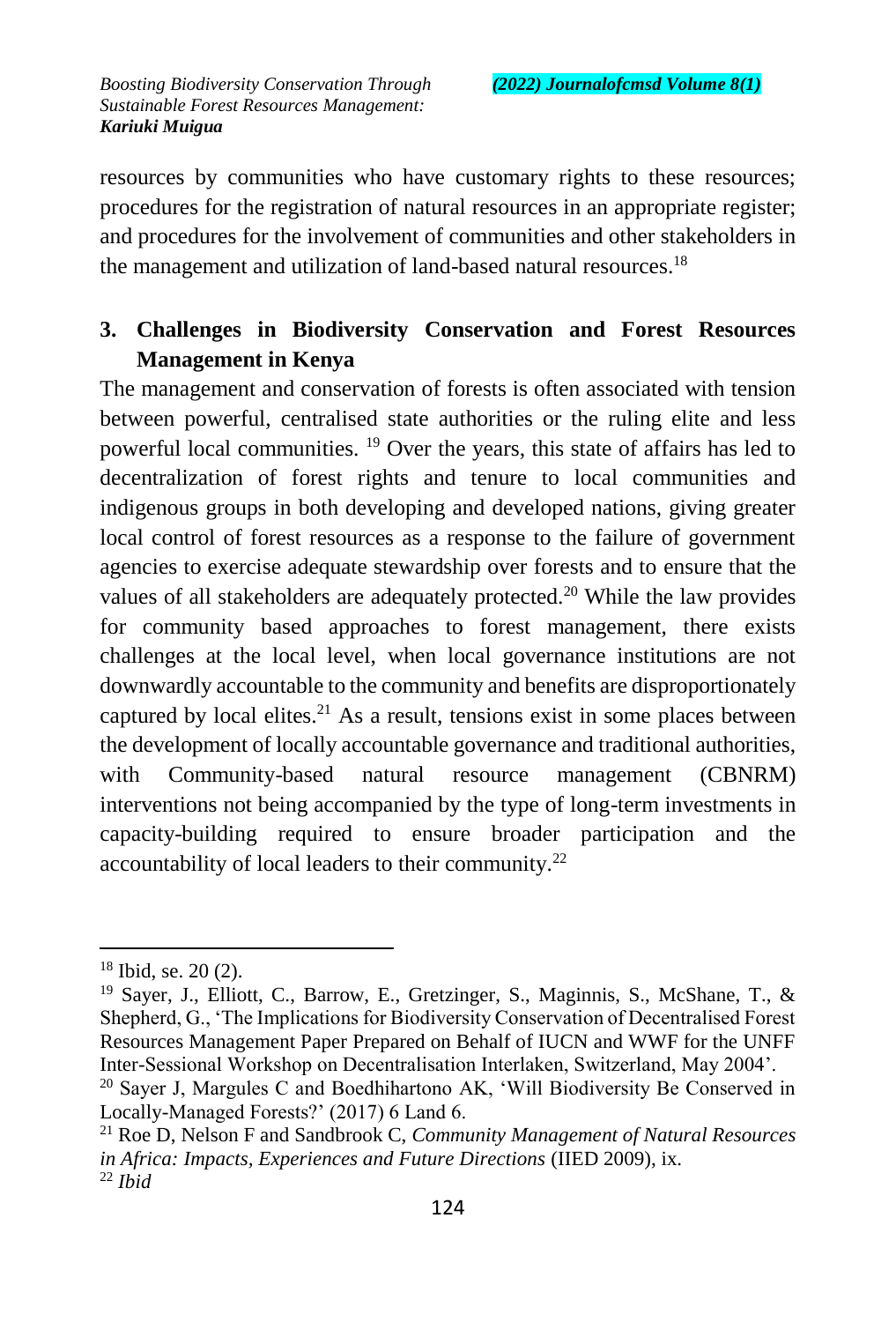The loss of control rights over natural resources during the colonial period affected other resources including forests and water.<sup>23</sup> The focus of forests management in reserved forests was production and protection and included collection of revenues, supervisory permits and licences, protection against illegal entry and use, reforestation and afforestation, research and extension.<sup>24</sup> Further, outside reserved forests, the focus by the government authorities was regulation and control of forest resources utilisation through legislation without considering the interests of the local communities or the existing traditional management systems.<sup>25</sup>

Thus, the colonial government effectively transferred the management of forests from the local communities to the government through exclusionist and protectionist legal frameworks, a move that was inherited by the independent governments of Kenya.<sup>26</sup> It was only in the 1990s that there emerged a paradigm shift towards community-based forests management, although this was done with minimal commitment from the stakeholders.<sup>27</sup> Arguably, this has been with little success due to the bureaucracy involved in requiring communities to apply for complicated licenses and permits in order to participate in the same.

<sup>23</sup> Mogaka, H., 'Economic Aspects of Community Involvement in Sustainable Forest Management in Eastern and Southern Africa,' *Issue 8 of Forest and social perspectives in conservation,* IUCN, 2001, 74.

<sup>24</sup> Kigenyi, *et al*, 'Practice Before Policy: An Analysis of Policy and Institutional Changes Enabling Community Involvement in Forest Management in Eastern and Southern Africa,' *Issue 10 of Forest and social perspectives in conservation*, (IUCN, 2002), p. 9.

<sup>25</sup> *Ibid*

<sup>&</sup>lt;sup>26</sup> For instance, in 1985 the Government of the day effected a total ban on the shamba system, which was participatory in nature in that it allowed communities to settle in forests and engage in farming as they took care of the forests. Following the ban, the communities were resettled outside the gazetted forest areas. This form of eviction has also been witnessed in such recent cases as the Endorois and the Ogiek cases.

<sup>27</sup> Emerton, L., 'Mount Kenya: The Economics of Community Conservation,' *Evaluating Eden Series*, Discussion Paper No.4, p. 6.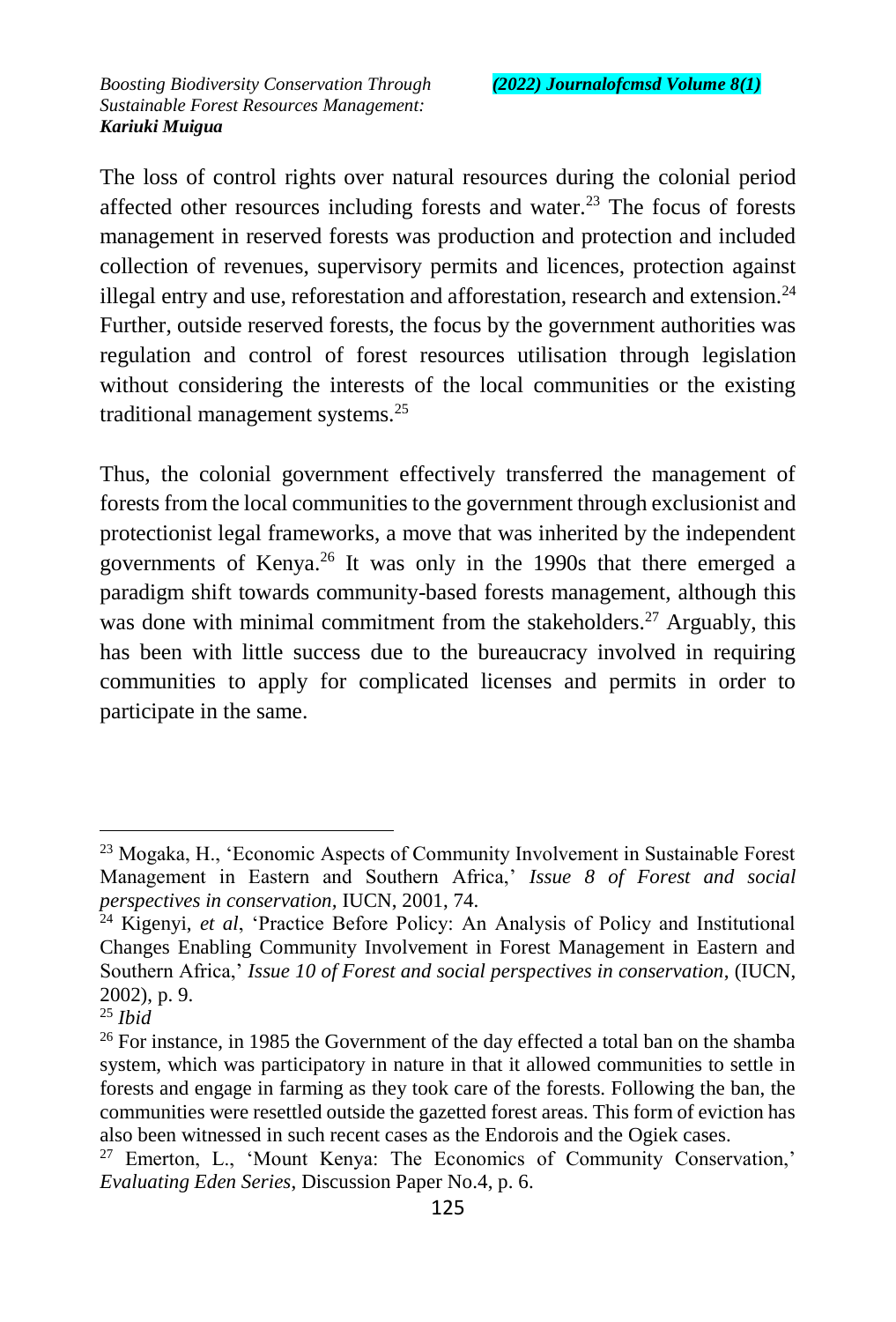A closer examination of the *Forest Conservation and Management Act*, 2016<sup>28</sup> reveals this challenge. For instance, all indigenous forests and woodlands are to be managed on a sustainable basis for purposes of water, soil and biodiversity conservation; riverine and shoreline protection; cultural use and heritage; recreation and tourism; sustainable production of wood and nonwood products; carbon sequestration and other environmental services; education and research purposes; and as habitats for wildlife in terrestrial forests and fisheries in mangrove forests.<sup>29</sup> In this regard, the law requires the Kenya Forest Service to consult with the forest conservation committee for the area where the indigenous forest is situated in preparing a forest management plan.<sup>30</sup> Furthermore, the Forests Board is empowered to enter into a joint management agreement for the management of any state indigenous forest or part thereof with any person, institution, government agency or forest association.<sup>31</sup> While such arrangements can potentially promote comanagement and are important in promoting environmental justice since communities get to participate in management of indigenous forests, there is little evidence of active involvement of these communities. If anything, these communities have been suffering eviction from the indigenous forests.<sup>32</sup>

<sup>28</sup> *Forest Conservation and Management Act*, No. 34 of 2016, Laws of Kenya.

<sup>29</sup> Sec. 42 (1)*, Forest Conservation and Management Act*, No. 34 of 2016; See also Article 60, Constitution of Kenya 2010.

<sup>30</sup> *Ibid*, S. 42(2).

<sup>31</sup> *Ibid*, S. 44(3).

<sup>&</sup>lt;sup>32</sup> 'Kenya: Indigenous Peoples Targeted as Forced Evictions Continue despite Government Promises' *<https://www.amnesty.org/en/latest/news/2018/08/kenyaindigenous-peoples-targeted-as-forced-evictions-continue-despite-government-*

*promises/*> accessed 7 July 2021; 'Kenya: Indigenous Ogiek Face Eviction from Their Ancestral Forest… Again' (*Mongabay Environmental News*, 8 October 2018) <*https://news.mongabay.com/2018/10/kenya-indigenous-ogiek-face-eviction-from-*

*their-ancestral-forest-again/>* accessed 7 July 2021; 'Families Torn Apart: Forced Eviction of Indigenous People in Embobut Forest, Kenya - Kenya' (*ReliefWeb*) <*https://reliefweb.int/report/kenya/families-torn-apart-forced-eviction-indigenous-*

*people-embobut-forest-kenya-0>* accessed 7 July 2021; 'Imminent Forced Eviction by Kenya Threatens Indigenous Communities' Human Rights and Ancestral Forests - Kenya' (*ReliefWeb*)

<sup>&</sup>lt;*https://reliefweb.int/report/kenya/imminent-forced-eviction-kenya-threatensindigenous-communities-human-rights-and>* accessed 7 July 2021; 'Kenya Defies Its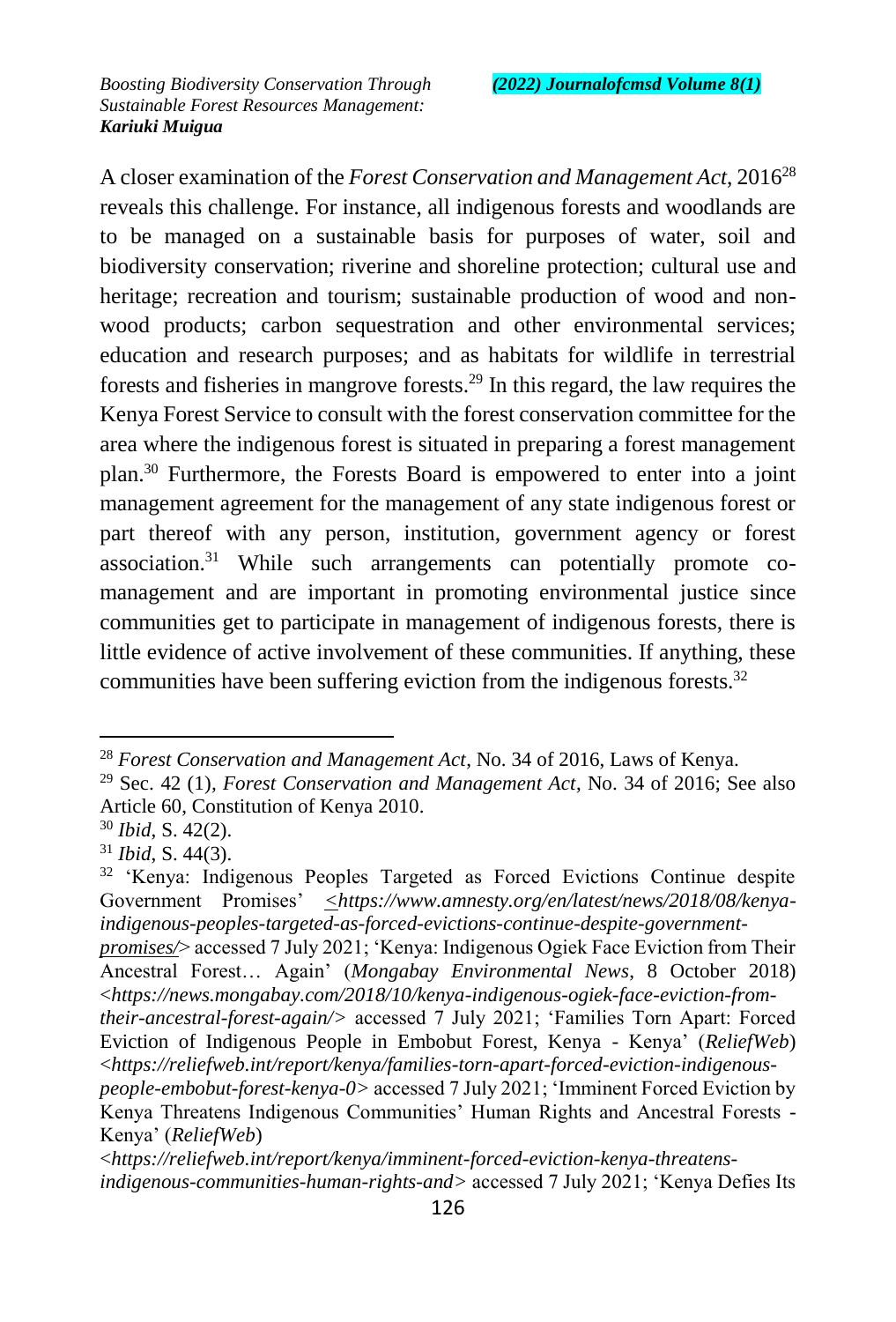The *Draft National Forest Policy 2020* acknowledges that 'while the Forests Act No. 7 of 2005 and the Forest Conservation and Management Act 2016 provide for PFM (a model where the authority managing forest land invites local people to participate in some activities with responsibilities outlined in participatory agreements and participatory forest management plans (PFMPs)), the implementation of PFMPs through management agreements between KFS and CFAs has been limited due to inadequate funding, where the PFM process needs to be strengthened, improved upon, and adequately financed'. In addition, the Policy document states that 'participation should extend to community engagement in the management and utilization of national gazetted forests through community forestry. Other issues that need to be addressed are: sustainable access, user rights and benefit sharing; enhancing the livelihoods of communities; adoption and mainstreaming of innovative climate change adaptation and mitigation models in forest resource management strategies; and identification of best practices on grievance and redress mechanisms between communities and forest management institutions'.<sup>33</sup>

It has been argued that many, if not all of the planet's environmental problems and certainly its entire social and economic problems, have cultural activity and decisions – people and human actions – at their roots.<sup>34</sup> As such, solutions

 $\overline{a}$ Own Courts: Torching Homes and Forcefully Evicting the Sengwer from Their Ancestral Lands, Threatening Their Cultural Survival | Forest Peoples Programme' <*http://www.forestpeoples.org/topics/legal-human-rights/news/2014/01/kenya-*

*defies-its-own-courts-torching-homes-and-forcefully-evi>* accessed 7 July 2021; 'Kenya's Sengwer People Demand Recognition of "Ancestral Land" | Voice of America - English' <*https://www.voanews.com/africa/kenyas-sengwer-peopledemand-recognition-ancestral-land>* accessed 7 July 2021; Jacqueline M Klopp and Job Kipkosgei Sang, 'Maps, Power, and the Destruction of the Mau Forest in Kenya' (2011) 12 Georgetown Journal of International Affairs 125; 'Kenya Forest Service - Kenya Forest Service'

<sup>&</sup>lt;*http://www.kenyaforestservice.org/index.php?option=com\_content&view=article& catid=223&id=149&Itemid=98>* accessed 7 July 2021.

<sup>&</sup>lt;sup>33</sup> Republic of Kenya, Draft National Forest Policy 2020, para. 2.2.2.

<sup>&</sup>lt;sup>34</sup> Dessein, J. et al (ed), 'Culture in, for and as Sustainable Development: Conclusions from the COST Action IS1007 Investigating Cultural Sustainability,' (University of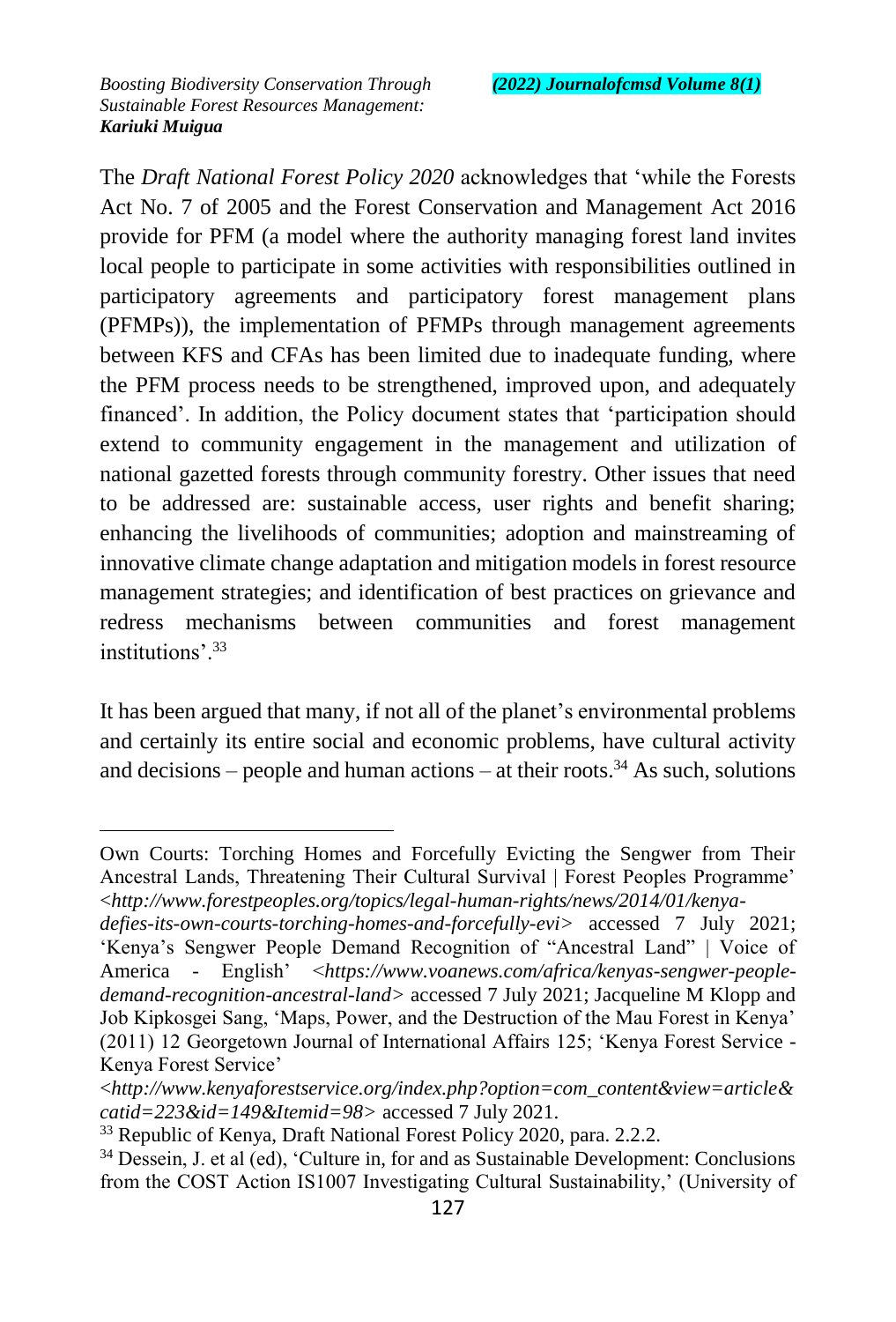are likely to be also culturally-based, and the existing models of sustainable development forged from economic or environmental concern are unlikely to be successful without cultural considerations.<sup>35</sup> Culture in this context, has been defined as: the general process of intellectual, spiritual or aesthetic development; culture as a particular way of life, whether of people, period or group; and culture as works and intellectual artistic activity.<sup>36</sup>

Notably, the generation, adaptation and use of indigenous knowledge are greatly influenced by the culture.<sup>37</sup> It has rightly been observed that despite the indigenous populations having suffered from invasion and oppression, and oftentimes they have seen their knowledge eclipsed by western knowledge, imposed on them through western institutions, indigenous populations have managed to survive for centuries adapting in many different ways to adverse climate conditions and managing to create sustainable livelihood systems.<sup>38</sup> Indeed, their diverse forms of knowledge, deeply rooted in their relationships with the environment as well as in cultural cohesion, have allowed many of these communities to maintain a sustainable use and management of natural resources, to protect their environment and to enhance their resilience; their ability to observe, adapt and mitigate has helped many indigenous communities face new and complex circumstances that have often severely impacted their way of living and their territories.<sup>39</sup> It is, therefore, worth including indigenous knowledge and culture in any plans, programmes and policies aimed at realisation of sustainable development agenda.

 $\overline{a}$ Jyväskylä, Finland, 2015), p. 14. Available at *http://www.culturalsustainability.eu/conclusions.pdf* [Accessed on 7 July 2021]. <sup>35</sup> Ibid, p.14.

<sup>36</sup> Ibid, p. 21.

<sup>&</sup>lt;sup>37</sup> SGJN Senanayake, 'Indigenous Knowledge as a Key to Sustainable

Development' (2006) 2 Journal of Agricultural Sciences–Sri Lanka.

<sup>38</sup> Giorgia Magni, 'Indigenous Knowledge and Implications for the Sustainable Development Agenda.' (2017) 52 European Journal of Education 437, p.3 < *https://unesdoc.unesco.org/ark:/48223/pf0000245623>* Accessed 7 July 2021.

<sup>&</sup>lt;sup>39</sup> Ibid; See also Anders Breidlid, 'Culture, Indigenous Knowledge Systems and Sustainable Development: A Critical View of Education in an African Context' (2009) 29 International Journal of Educational Development 140.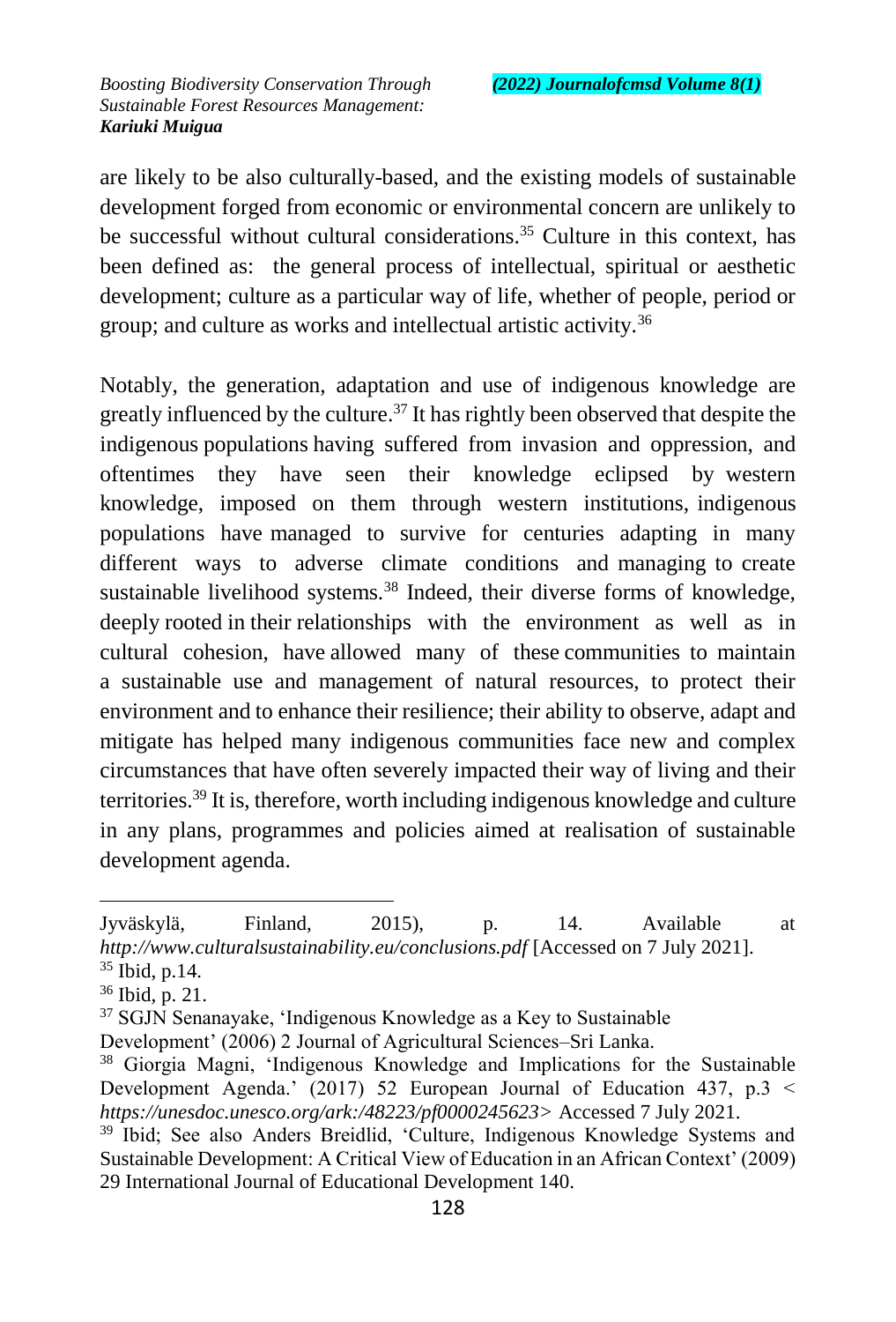$\overline{a}$ 

Economically, forests provide timber which is an important source of revenue and a major foreign exchange earner. Forests also serve as habitats and a source of livelihoods for indigenous peoples and forest dwellers.<sup>40</sup> The *Africa Forest Law Enforcement and Governance (AFLEG) Ministerial Declaration of 2003*<sup>41</sup> recognized the role of forests in its preamble noting that Africa's forest eco-systems are essential for the livelihoods of the African people; especially the poor and that forests play important social, economic and environmental functions.<sup>42</sup>

Environmental injustice continues to manifest itself in modern times through conflicts such as those in Lamu County and in the pastoral counties, largely attributable to environmental injustices inflicted over the years.<sup> $43$ </sup> The conflicts also rise as a result of some sections of the society habouring feelings that land and other land-based resources were taken away from local communities, creating a feeling of disinheritance. In other areas, there are conflicts over access to resources such as forests among forest communities for livelihood, while in others conflicts emerge due to competition over scarce natural resources and competing land uses.<sup>44</sup>

<sup>40</sup> UNFF Memorandum <*www.iucnael.org/en/.../doc.../849-unit-3-forest-game-*

*backgrounder.html*> Accessed on 15 August 2021; See also UNEP, *Global Environment Outlook 5: Environment for the future we want*, (UNEP, 2012), pp.145- 154.

<sup>41</sup> Africa Forest Law Enforcement and Governance (AFLEG), Ministerial Conference 13-16 October, 2003; Ministerial Declaration, Yaoundé, Cameroon, October 16, 2003. <sup>42</sup> Sec. 2*, Forest Conservation and Management Act*, No. 34 of 2016, Laws of Kenya.

<sup>43</sup> "They Just Want to Silence Us" (*Human Rights Watch*, 17 December 2018) *<https://www.hrw.org/report/2018/12/17/they-just-want-silence-us/abuses-against-*

*environmental-activists-kenyas-coast>* accessed 9 July 2021; Rachel Berger, 'Conflict over Natural Resources among Pastoralists in Northern Kenya: A Look at Recent Initiatives in Conflict Resolution' (2003) 15 Journal of International Development 245.

<sup>44</sup> 'FAO Working Paper 1' *<http://www.fao.org/3/X2102E/X2102E01.htm>* accessed 9 July 2021; Urmilla Bob and Salomé Bronkhorst, 'Environmental Conflicts: Key Issues and Management Implications' (2010) 10 African Journal on Conflict Resolution.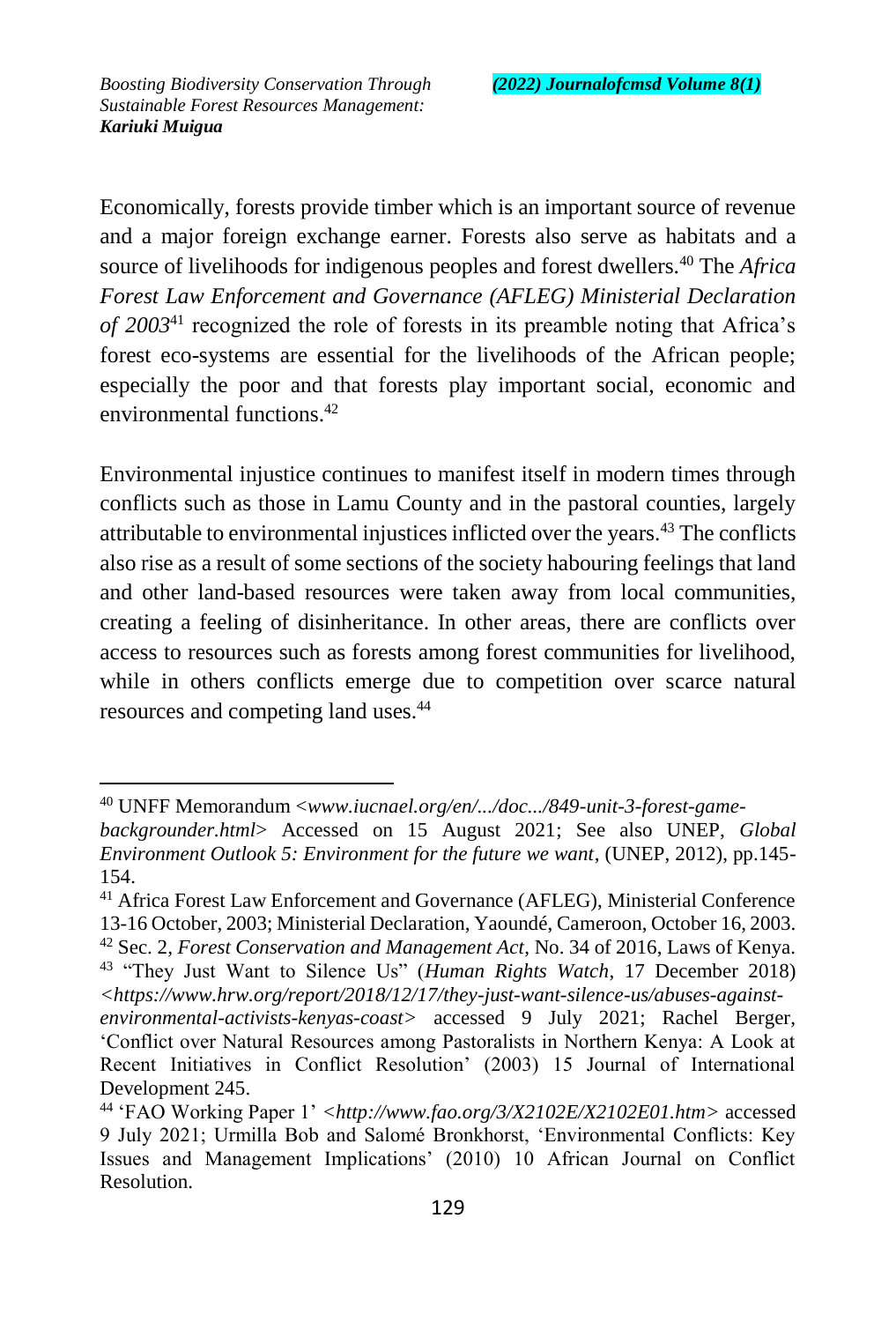### **4. Sustainable Management of Forests for Biodiversity Conservation**

The environment and forest sector is the foundation upon which the performance of the key primary sectors of the economy is anchored including, manufacturing, energy, health and agriculture.<sup>45</sup> It was estimated that by 2010 the national forest cover stood at 4.18 million Ha, representing 6.99% of the total land area while the gazzetted public forests managed by Kenya Forest Service covered 2.59 million Ha.<sup>46</sup> In 2015, the forest cover was estimated at 7.2% based on the national projection from the  $2010$  forest cover data.<sup>47</sup> This is below the recommended minimum global standard of 10% thus necessitating Kenya's goal of increasing and maintaining the national tree cover to at least 10% by 2022.<sup>48</sup> Most of the forestland in Kenya has been attributed to change of and use over the years thus shrinking the country's forest cover to below the international accepted standards.<sup>49</sup> This is despite the fact that forests are considered important for the provision of vital ecosystem services to communities living around them, contributing immensely to their

FINAL.pdf*> accessed 31 July 2021*, para. 1.1.

<sup>45</sup> Republic of Kenya, *Draft National Strategy for Achieving and Maintaining Over 10% Tree Cover By 2022, May 2019<* http://www.environment.go.ke/wpcontent/uploads/2019/08/revised-Draft-Strategy-for-10-Tree-Cover-23-5-19-

<sup>46</sup> *Ibid*

<sup>47</sup> *Ibid*

<sup>48</sup> https://www.the-star.co.ke/authors/gilbertkoech, 'Why State Wants You to Plant Trees on 10% of Your Land' (*The Star*) <https://www.the-star.co.ke/news/2021-03- 14-why-state-wants-you-to-plant-trees-on-10-of-your-land/> accessed 3 June 2021; Anyango Otieno and Jeckoniah Otieno, 'Sh48b Needed to Raise Forest Cover to 10 per Cent' (*The Standard*)

<sup>&</sup>lt;https://www.standardmedia.co.ke/kenya/article/2001394403/sh48b-needed-to-

raise-forest-cover-to-10-per-cent> accessed 3 June 2021.

<sup>49</sup> Donald Kipruto Kimutai and Teiji Watanabe, 'Forest-Cover Change and Participatory Forest Management of the Lembus Forest, Kenya' (2016) 3 Environments 20; Sylvester Ngome Chisika and Chunho Yeom, 'Enhancing Ecologically Sustainable Management of Deadwood in Kenya's Natural Forests' (2021) 2021 International Journal of Forestry Research e6647618; Jebiwott, A., Ogendi, G. M., Makindi, S. M., & Esilaba, M. O., 'Forest Cover Change and Ecosystem Services of Katimok Forest Reserve, Baringo County, Kenya'.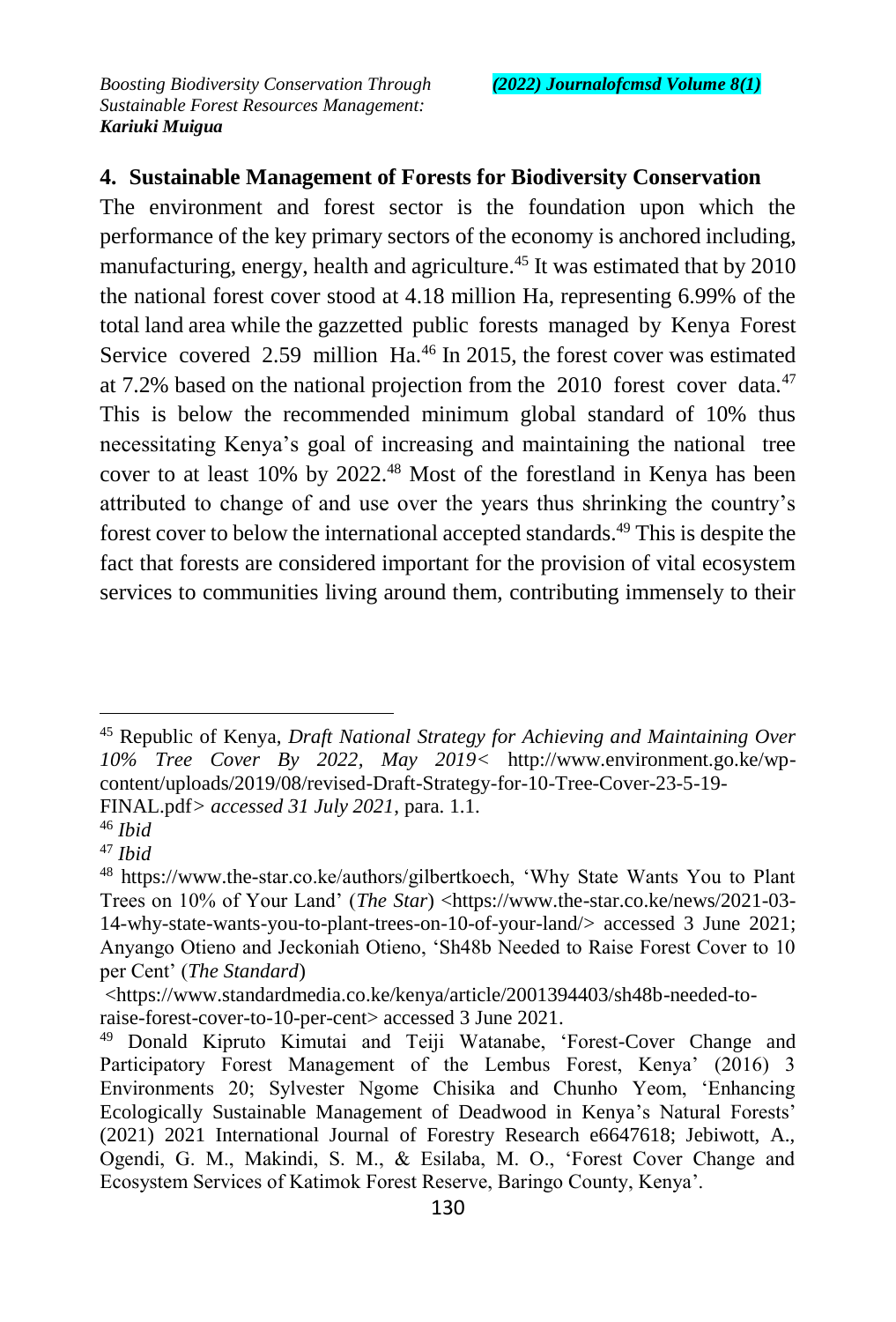livelihoods.<sup>50</sup> Natural forests also provide many ecosystem services needed for biodiversity conservation and sustainable management.<sup>51</sup>

Sustainable forest management is impossible without the conservation of biological diversity in forest ecosystems. In addition to the establishment and functioning of protected areas (PA) and a network of protective forests to maintain biodiversity, it is necessary to ensure the existence and species dispersal in the territories actively involved in forest management.<sup>52</sup>

Sustainable forest management practices that reduce the depletion of carbon stock and enhance forest resiliency (e.g., through reduced impact logging and longer harvesting cycles) could benefit biodiversity if they are applied in forests that have unsustainable harvest rates but would negatively impact forest biodiversity if applied in intact old-growth forests.<sup>53</sup>

## **4.1. Addressing Poverty as a Causation Factor in Deforestation**

Kenya's Draft Forest Policy 2020 acknowledges that while forestlands provide an important resource base for rural people's livelihoods, rapidly increasing populations, poverty, demand for fuel wood and grazing have put pressure on land forcing large segments of the rural poor to resort to poor land use practices.<sup>54</sup> Arguably, there are better chances of maintaining biodiversity if local benefits are maximized and local costs are minimized through carefully negotiated allocation of forest land to different purposes and by optimising the balance between all the goods and services derived from forests, especially

<sup>50</sup> Jebiwott, A., Ogendi, G. M., Makindi, S. M., & Esilaba, M. O., 'Forest Cover Change and Ecosystem Services of Katimok Forest Reserve, Baringo County, Kenya'. <sup>51</sup> Sylvester Ngome Chisika and Chunho Yeom, 'Enhancing Ecologically Sustainable Management of Deadwood in Kenya's Natural Forests' (2021) 2021 International Journal of Forestry Research, 1.

<sup>52</sup> 'Biodiversity Conservation in Forest Management' (*WWF Russia*) *<https://wwf.ru/en/what-we-do/forests/biodiversity-conservation-in-forestmanagement/>* accessed 13 September 2021.

<sup>53</sup> Harvey CA, Dickson B and Kormos C, 'Opportunities for Achieving Biodiversity Conservation through REDD' (2010) 3 Conservation Letters 53.

<sup>54</sup> Republic of Kenya, *Draft Forest Policy 2020,* para. 1.2.4.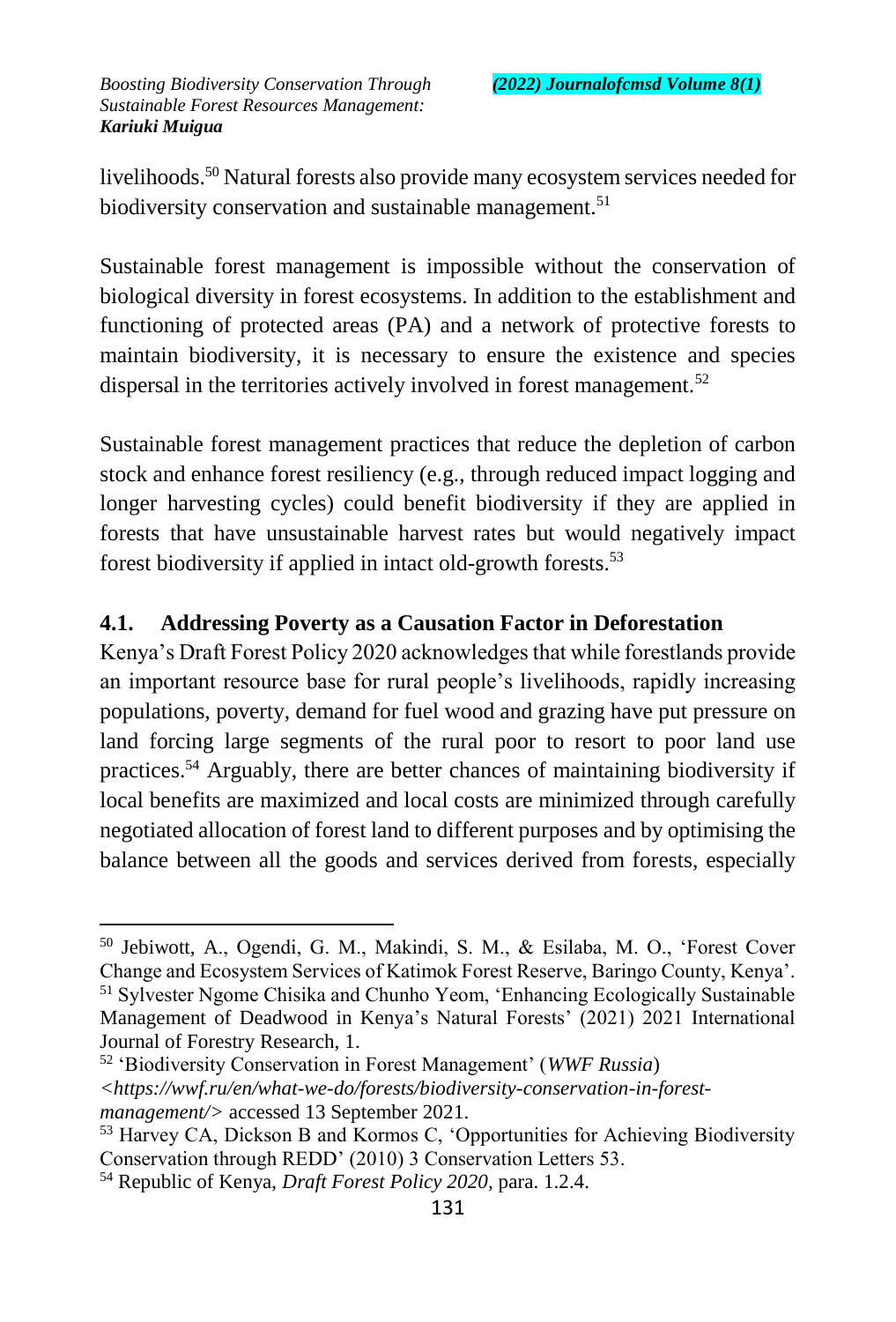$\overline{a}$ 

where poor people live in proximity to forests rich in biodiversity.<sup>55</sup> It is suggested that policies that address links between ecological services and poverty can affect a lot of forest and many people.<sup>56</sup> Indeed, SDG 1 also acknowledge that one of the steps towards achieving sustainability will be eradicating abject poverty among the global citizenry. Some studies posit that policy options for reducing poverty can be sustainably effective in reducing deforestation and can be used in place of policies that, *inter alia,* restrict forest use excessively in order to reconcile forest conservation with social welfare.<sup>57</sup>

It is perhaps against this background that at COP 26, in an attempt to address poverty through diversified livelihood sources, world leaders acknowledged that meeting our land use, climate, biodiversity and sustainable development goals, both globally and nationally, will require transformative further action in the interconnected areas of sustainable production and consumption; infrastructure development; trade; finance and investment; and support for smallholders, Indigenous Peoples, and local communities, who depend on forests for their livelihoods and have a key role in their stewardship.<sup>58</sup>

<sup>55</sup> Szaro, R.C., Sayer, J.A., Sheil, D., Snook, L., Gillison, A., Applegate, G., Poulsen, J. and Nasi, R., 'Biodiversity Conservation in Production Forests' [1999] Center for International Forestry Research, Jakarta, Indonesia and International Union for Forestry Research Organizations, Vienna, Austria. 61pp, 2. Available at: http://www. cifor. cgiar. org/publications/pdf\_files/others/biodiversity. pdf

<sup>56</sup> Kerr, S., Pfaff, A., Cavatassi, R., Davis, B., Lipper, L., Sanchez, A. and Timmins, J., *Effects of Poverty on Deforestation: Distinguishing behaviour from location*. No. 854-2016-56193. 2004, 2.

<sup>57</sup> Miyamoto M, 'Poverty Reduction Saves Forests Sustainably: Lessons for Deforestation Policies' (2020) 127 World Development 104746; see also Fagariba CJ, Song S and Soule SKG, 'Livelihood Economic Activities Causing Deforestation in Northern Ghana: Evidence of Sissala West District' (2018) 8 Open Journal of Ecology 57.

Some authors, however, contend this causality link between deforestation and poverty- Geist, H. and Lambin, E.,

<sup>&</sup>quot;Is poverty the cause of tropical deforestation?" *The International Forestry Review* 5, no. 1 (2003): 64-67.

<sup>58</sup> 'Glasgow Leaders' Declaration on Forests and Land Use' (*UN Climate Change Conference (COP26) at the SEC – Glasgow 2021*, 2 November 2021) <https://ukcop26.org/glasgow-leaders-declaration-on-forests-and-land-use/> accessed 12 November 2021.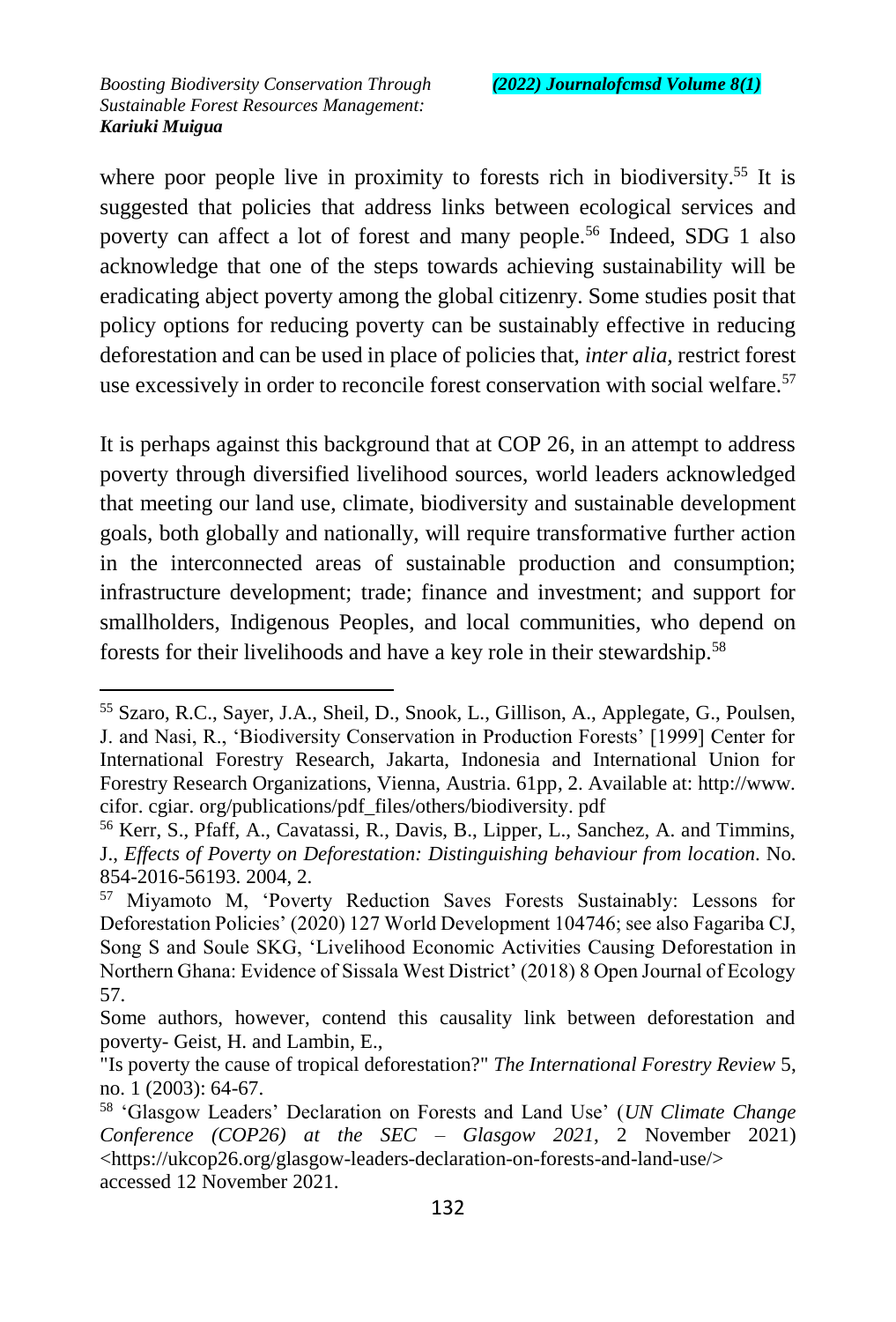Efforts towards addressing deforestation thus involve poverty eradication as both a means and an end.

#### **4.2. Role of Technology and Innovation in Combating Deforestation**

Technological and social innovation has an important role in delivering a lowcarbon growth through: short-term cost-effective emissions reductions using known technologies (for example, in energy generation and transmission), land use change (for example, in reduced deforestation), and energy efficiency; and in the medium – to longer-term, through delivering nextgeneration low-carbon technologies, especially for the power, transport, industry, and building sectors.<sup>59</sup> However, it must be noted that due to the development differences between countries, there would be different policy frameworks for different technologies at different stages of development.<sup>60</sup>

Social innovation refers to the reconfiguration of social practices and new institutions such as networks, partnerships, collaborations and governance arrangements—in response to societal challenges and opportunities, and it is seen as crucial for addressing challenges as it has the potential to deliver tangible and positive benefits for rural communities.<sup> $61$ </sup> Arguably, its potential lies in offering 'new ways of framing, knowing, doing and organising and transforming the way researchers, development agents and rural stakeholders usually work together, and it represents a shift in the perspective and approach to development that provides opportunities for better inclusion of stakeholders' voices, values and vision in matters that concern them and for valuing their experience.<sup>62</sup>

 $\overline{a}$ <sup>59</sup> Masundire HM, 'Achieving Sustainable Development and Promoting Development Cooperation–Dialogues at the ECOSOC' (New York: United Nations, 2008),28. <sup>60</sup> *Ibid*, 28.

<sup>61</sup> Barlagne, C., Bézard, M., Drillet, E., Larade, A., Diman, J.L., Alexandre, G., Vinglassalon, A. and Nijnik, M., 'Stakeholders' Engagement Platform to Identify Sustainable Pathways for the Development of Multi-Functional Agroforestry in Guadeloupe, French West Indies' [2021] Agroforestry Systems <https://doi.org/10.1007/s10457-021-00663-1> accessed 15 September 2021.  $62$  Ibid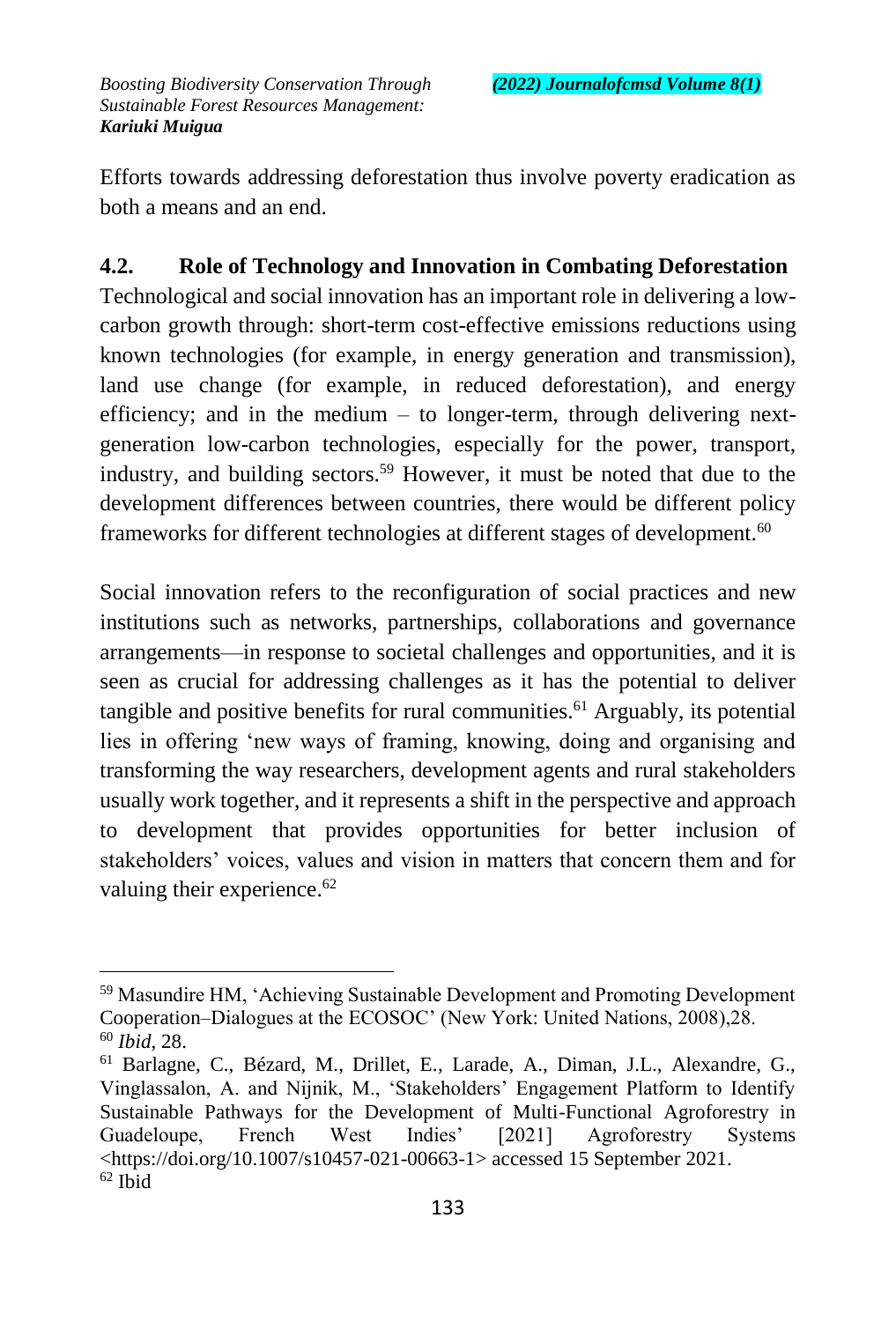$\overline{a}$ 

Some of these innovations, it is hoped, will help in predicting changes in future land use and the effects of climate-related deforestation and this will in turn help governments and environment-oriented organizations to use the readily available vast data to hopefully make better policies to protect the forests.<sup>63</sup> Indeed, Kenya's *Draft National Forests Policy 2020* acknowledges that 'the forest sector suffers from low productivity of tree crops, low conversion efficiency and weak value addition schemes, as a result of climate change, small genetic base of crops, emerging pests and diseases, delayed investments in silvicultural technology<sup>64</sup>, low investments in technology development, and poor investment in forest-based industry. As such, it states that research and development is needed to refocus basic forestry disciplines to pertinent issues such as productivity, low cost silvicultural technologies, health, crop diversification, processing, value addition, intellectual property rights and indigenous knowledge.<sup>65</sup>

The United Nations climate negotiations on Reducing Emissions From Deforestation And Degradation (REDD), a kind of payments for environmental services (PES)<sup>66</sup>, provide a rare opportunity for conservation of tropical forests and biodiversity.<sup>67</sup> It has been observed that since Reducing emissions from deforestation and forest degradation (REDD+) policies, projects, and interventions focus on forests, they simultaneously affect socioeconomic and ecological outcomes at local, subnational, national,

<sup>63</sup> 'Technology to Tackle Deforestation' (*AZoCleantech.com*, 29 November 2013) <https://www.azocleantech.com/article.aspx?ArticleID=470> accessed 15 September 2021.

<sup>64</sup> Developing silvicultural systems for sustainable forestry involves assembling the components of a silvicultural prescription such that the prescription will successfully maintain a range of ecosystem attributes (values). Those components include a suite of harvesting, regeneration, and tending methods. 'Developing Silvicultural Systems for Sustainable Forestry in Canada' *<http://www.fao.org/3/XII/0596-B1.htm>* accessed 15 September 2021.

<sup>65</sup> Republic of Kenya, *Draft National Forest Policy 2020*, para. 2.2.10.

<sup>66</sup> Pagiola S and Bosquet B, 'Estimating the Costs of REDD at the Country Level'.

<sup>67</sup> Harvey CA, Dickson B and Kormos C, 'Opportunities for Achieving Biodiversity Conservation through REDD' (2010) 3 Conservation Letters 53.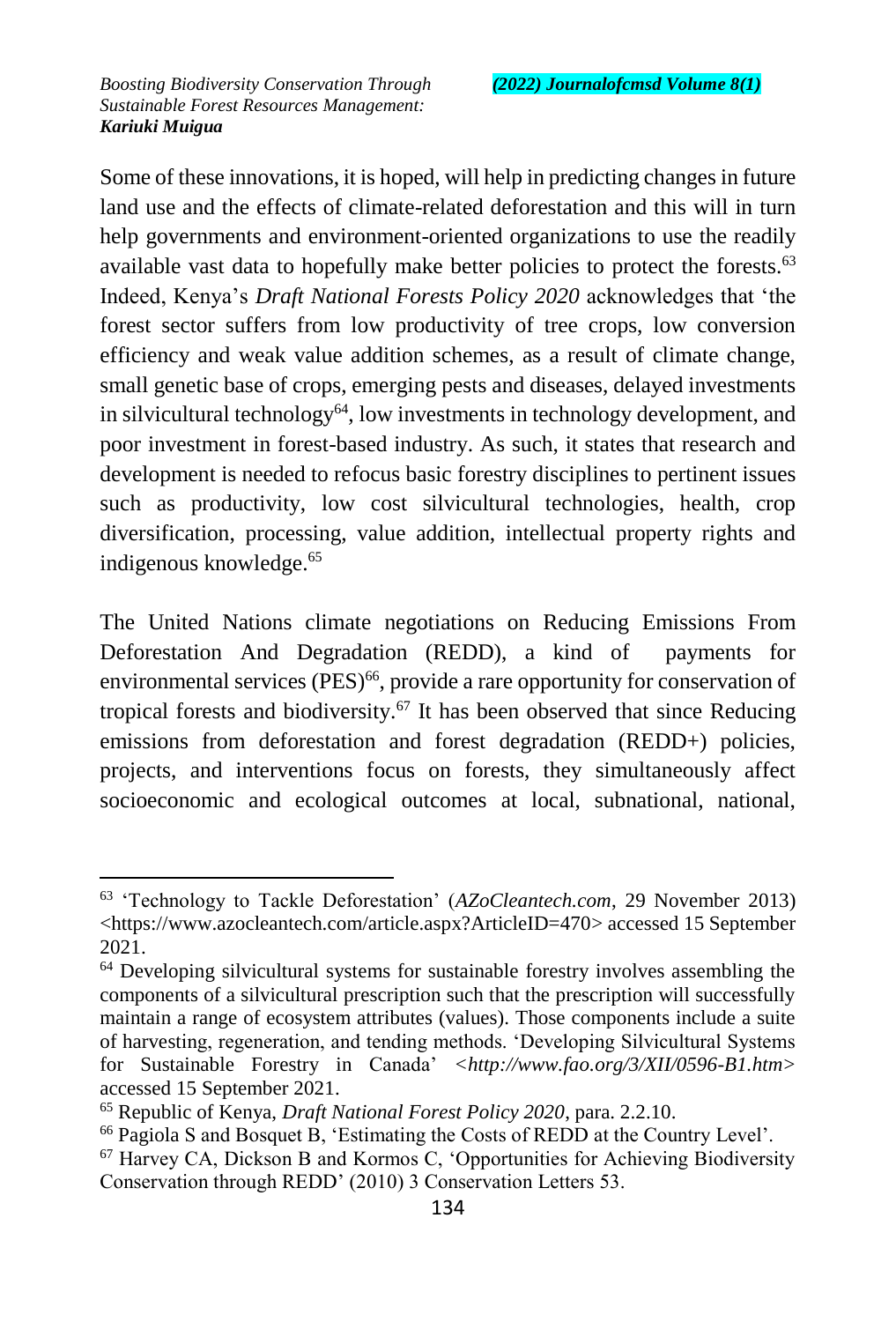$\overline{a}$ 

regional, and global levels.<sup>68</sup> Reducing emissions from deforestation and forest degradation in developing countries (REDD) is based on the following basic idea: reward individuals, communities, projects and governments that reduce greenhouse gas (GHG) emissions from forests.<sup>69</sup>

There is a need for countries to continue exploring such projects as part of innovative responses to deforestation and climate change.<sup>70</sup> At the  $26<sup>th</sup>$  UN Climate Change Conference of the Parties (COP26) in Glasgow, Scotland, held in November 2021, the *Glasgow Declaration on Forests and Land Use* was announced to the world, and was signed by 100 countries representing 85% of the globe's forested land, pledging to end or reduce deforestation by 2030.<sup>71</sup> Overall, the sustainable management and conservation of the world's forests received a significant boost at COP26 with financial pledges, technical progress and a declaration by World Leaders and other stakeholders on 'Forests and Land Use'.<sup>72</sup> Through the Declaration, the Participants emphasised the critical and interdependent roles of forests of all types, biodiversity and sustainable land use in enabling the world to meet its sustainable development goals; to help achieve a balance between anthropogenic greenhouse gas emissions and removal by sinks; to adapt to

<sup>68</sup> Duchelle, A.E., De Sassi, C., Jagger, P., Cromberg, M., Larson, A.M., Sunderlin, W.D., Atmadja, S.S., Resosudarmo, I.A.P. and Pratama, C.D., 'Balancing Carrots and Sticks in REDD+ Implications for Social Safeguards' (2017) 22 Ecology and Society; Duchelle AE and others, 'What Is REDD+ Achieving on the Ground?' (2018) 32 Current Opinion in Environmental Sustainability 134; Arun Agrawal, Daniel Nepstad, and Ashwini Chhatre, 'Reducing Emissions from Deforestation and Forest Degradation', Annu. Rev. Environ. Resour. 2011. 36:373–96, at 373.

 $69$  Verbist, B., Vangoidsenhoven, M., Dewulf, R. and Muys, B., 'Reducing Emissions from Deforestation and Degradation (REDD)' [2011] KLIMOS, Leuven, Belgium 1.  $70$  Cf. Duchelle AE and others, 'Balancing Carrots and Sticks in REDD+ Implications for Social Safeguards' (2017) 22 Ecology and Society.

<sup>71</sup> 'COP26 Glasgow Declaration: Salvation or Threat to Earth's Forests?' (*Mongabay Environmental News*, 3 November 2021) <*https://news.mongabay.com/2021/11/cop26-glasgow-declaration-salvation-orthreat-to-earths-forests/>* accessed 11 November 2021.

 $72$  'COP26: Pivotal Progress Made on Sustainable Forest Management and Conservation | UNFCCC' <*https://unfccc.int/news/cop26-pivotal-progress-made-onsustainable-forest-management-and-conservation>* accessed 11 November 2021.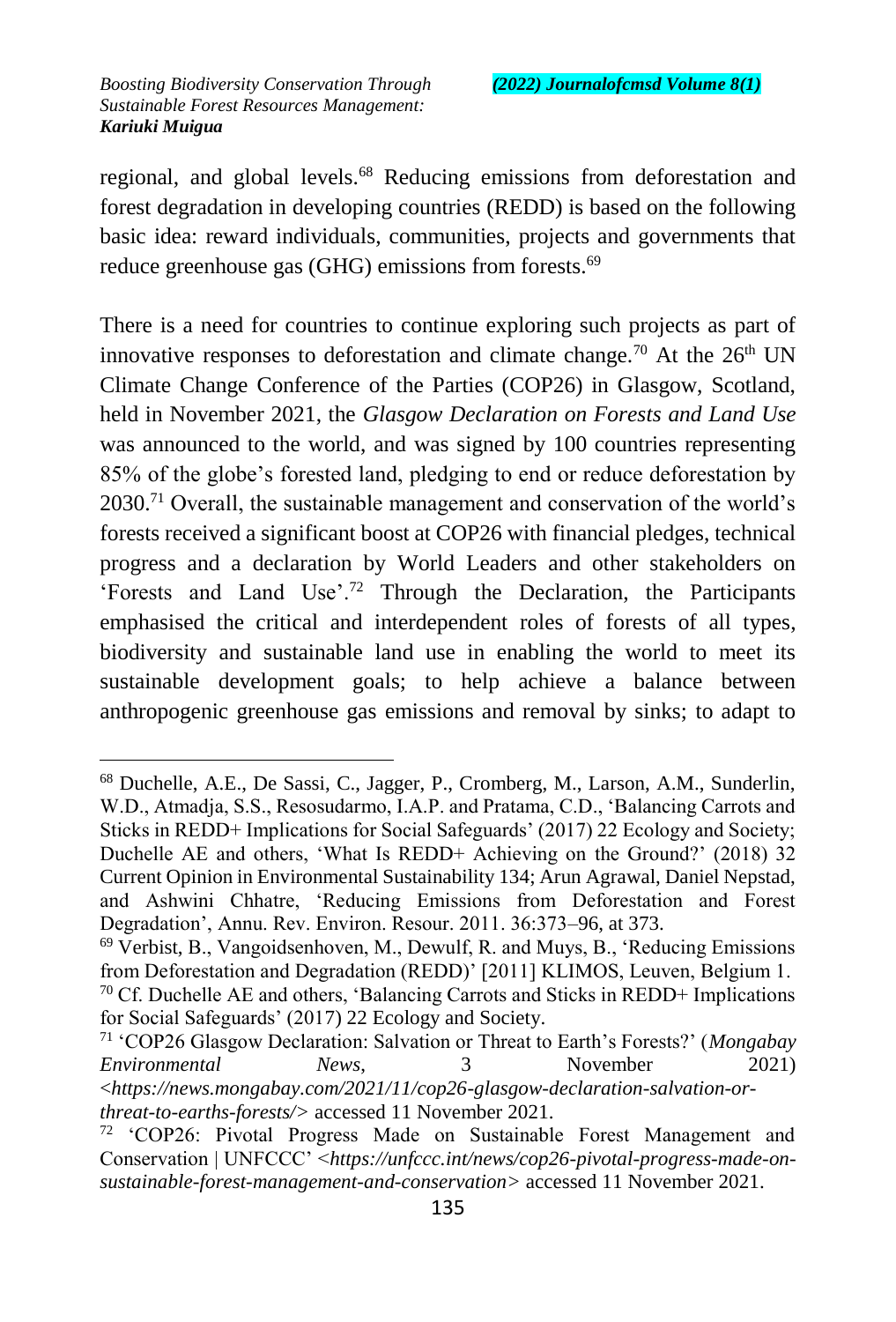climate change; and to maintain other ecosystem services.<sup>73</sup> It is hoped that the countries in question will uphold their commitments in combating deforestation for climate change mitigation and biodiversity conservation.

### **4.3. Promoting Agroforestry for Biodiversity Conservation**

As already pointed out, Environmental Democracy is an important tool in promoting participatory management of resources, including forests. As a result, it has been suggested that social innovation is critical in shaping humanforest relationships and how farmers and scientists engage with each other to design sustainability transitions, where it has been observed that if countries are to address synergies between rural livelihoods, biodiversity conservation and the capacity of the natural environment to provide ecosystem services, the role of local communities is central.<sup>74</sup> Agroforestry is a participatory approach that can be used in enhancing the participation of communities in sustainable management of forest resources for biodiversity conservation.<sup>75</sup>

With declining biodiversity affecting food security, agricultural sustainability and environmental quality, agroforestry has been hailed as a possible partial solution for biodiversity conservation and improvement.<sup>76</sup> Agroforestry systems try to balance various needs: 1) to produce trees for timber and other commercial purposes; 2) to produce a diverse, adequate supply of nutritious foods both to meet global demand and to satisfy the needs of the producers themselves; and 3) to ensure the protection of the natural environment so that

<sup>73</sup> Preamble< 'Glasgow Leaders' Declaration on Forests and Land Use' (*UN Climate Change Conference (COP26) at the SEC – Glasgow 2021*, 2 November 2021) *<https://ukcop26.org/glasgow-leaders-declaration-on-forests-and-land-use/>* accessed 11 November 2021.

<sup>74</sup> Barlagne, C., Bézard, M., Drillet, E., Larade, A., Diman, J.L., Alexandre, G., Vinglassalon, A. and Nijnik, M., 'Stakeholders' Engagement Platform to Identify Sustainable Pathways for the Development of Multi-Functional Agroforestry in Guadeloupe, French West Indies' [2021] Agroforestry Systems <https://doi.org/10.1007/s10457-021-00663-1> accessed 15 September 2021.

<sup>75</sup> P Udawatta R, Rankoth L and Jose S, 'Agroforestry and Biodiversity' (2019) 11 Sustainability 2879.

<sup>76</sup> Ibid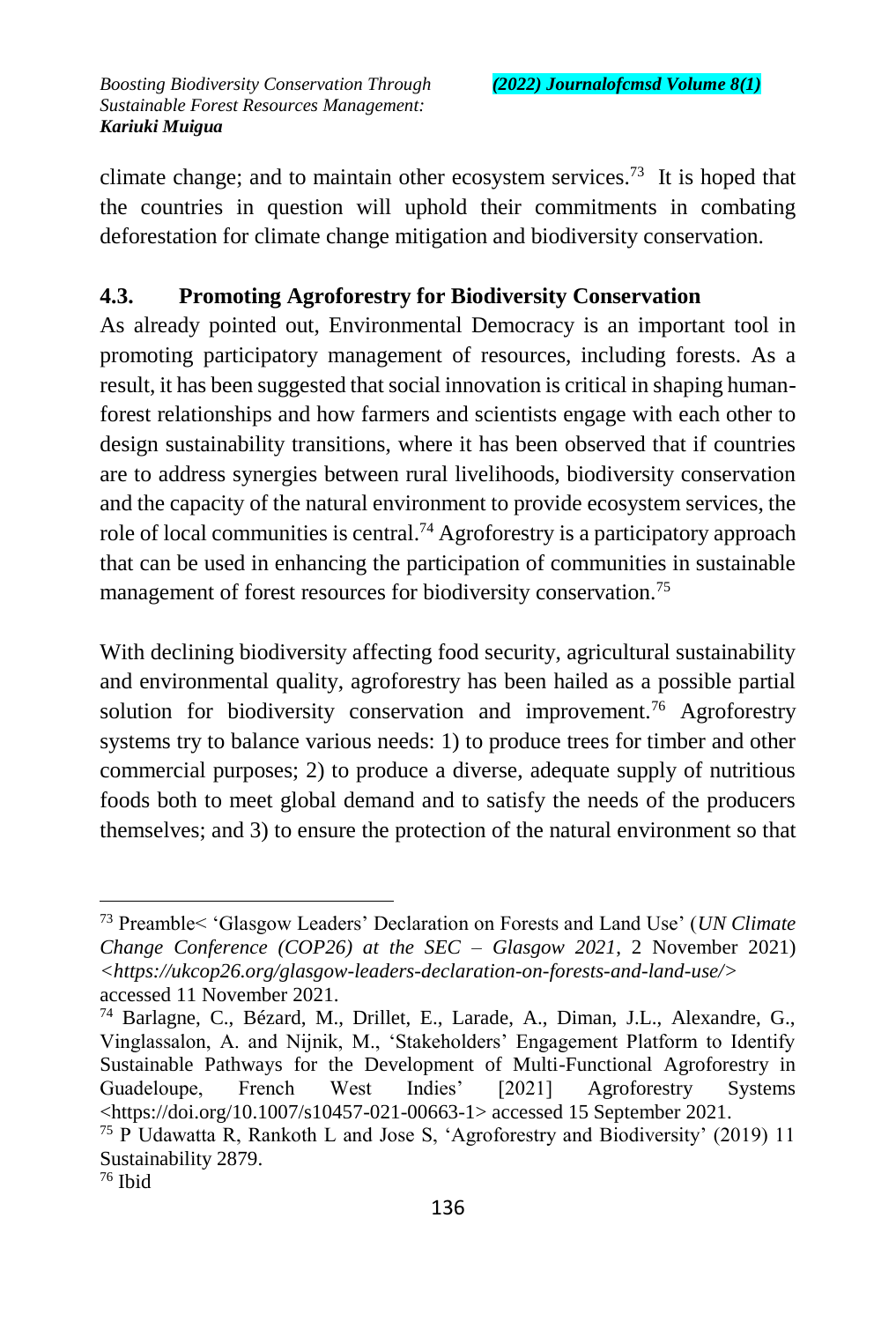$\overline{a}$ 

it continues to provide resources and environmental services to meet the needs of the present generations and those to come.<sup>77</sup>

Often, farmers see themselves as being part of the socio-ecological system and as custodians of the natural environment.<sup>78</sup> Agroforestry is a form of integrated land management that combines agriculture and forestry on a same unit of land and aims to 'create environmental, economic, and social benefits'.<sup>79</sup> Arguably, agroforestry contributes directly to SDGs) 1 (no poverty), 2 (zero hunger), 3 (good health and wellbeing), 6 (clean water and sanitation), 7 (affordable and clean energy), 8 (decent work and economic growth), 11 (sustainable cities and communities), 12 (responsible consumption and production), 13 (climate action), and 15 (life on land) and indirectly through implementation approaches to Goals 4 (quality education), 5 (gender equality), 9 (industry, innovation and infrastructure),10 (reduced inequalities), 14 (life below water), 16 (peace, justice and strong institutions) and 17 (partnerships for the goals).<sup>80</sup> If well designed and implemented, agroforestry systems can arguably provide the following: their role in rural development as they can improve food sovereignty and contribute to provision of energy for the smallholders; and their environmental functions: contribution to biodiversity conservation, to increased connectivity of fragmented landscapes, and adaptation and mitigation of climate change.<sup>81</sup>

<sup>77</sup> 'What Is Agroforestry?' (*World Agroforestry | Transforming Lives and Landscapes with Trees*) <https://www.worldagroforestry.org/about/agroforestry> accessed 15 September 2021.

<sup>78</sup> Barlagne, C., Bézard, M., Drillet, E., Larade, A., Diman, J.L., Alexandre, G., Vinglassalon, A. and Nijnik, M., 'Stakeholders' Engagement Platform to Identify Sustainable Pathways for the Development of Multi-Functional Agroforestry in Guadeloupe, French West Indies' [2021] Agroforestry Systems.  $79$  Ibid

<sup>80</sup> 'What Is Agroforestry?' (*World Agroforestry | Transforming Lives and Landscapes with Trees*) [<https://www.worldagroforestry.org/about/agroforestry>](https://www.worldagroforestry.org/about/agroforestry) accessed 15 September 2021.

<sup>81</sup> Montagnini F, 'Integrating Landscapes: Agroforestry for Biodiversity Conservation and Food Sovereignty' (2017) 12 Advances in agroforestry (ISSN 1875-1199.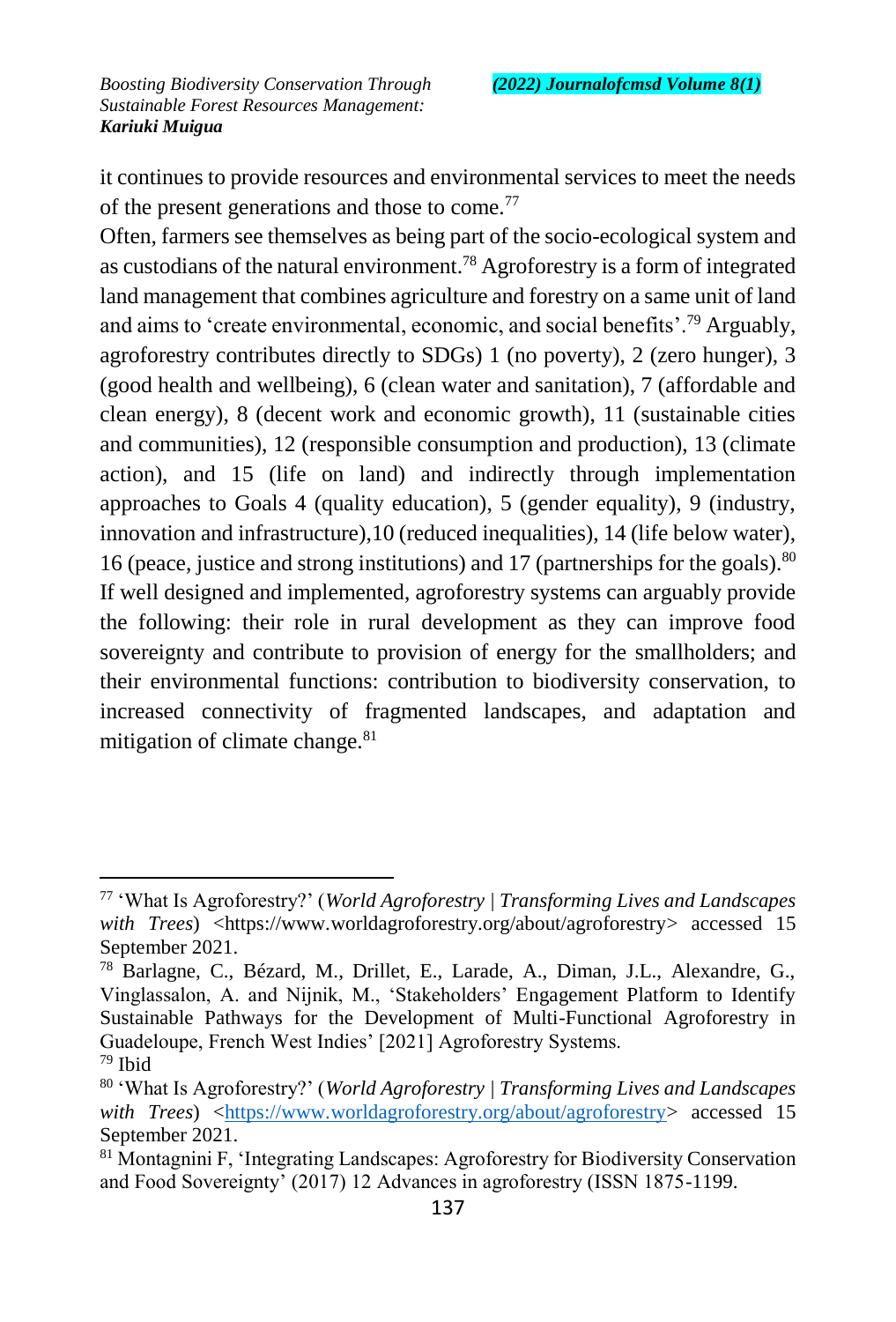#### **5. Conclusion**

 $\overline{a}$ 

It has been observed that more than 1.6 billion people all over the world depend on forests for food, medicine and livelihoods, with the forests preserving soil and supporting 80% of the world's biodiversity, and they also produce oxygen and purify the air, making them essential for mitigating climate change as they absorb up to 30% of Green House Gas Emissions.<sup>82</sup>

Thus, forests have increasingly been associated with global sustainability, with them re-taking centre stage in global conversations about sustainability, climate and biodiversity.<sup>83</sup> Arguably, there is a need for countries to adopt approaches in combating deforestation which involve public resources and governance reforms if the hard and soft infrastructure for controlling deforestation and the scale required is to work effectively, and these approaches should include observation, monitoring, definition and enforcement of property rights, legal and administrative reform, among others, at the country level.<sup>84</sup> Indeed, the *COP26 Glasgow Leaders Declaration on Forests and Land Use* acknowledges that there is a need for the empowerment of local communities, including indigenous peoples, which are often negatively affected by the exploitation and degradation of forests.<sup>85</sup>

There is no meaningful progress that can be made in achieving biodiversity conservation through sustainable forests management if communities are not

<sup>84</sup> Masundire HM, 'Achieving Sustainable Development and Promoting Development Cooperation–Dialogues at the ECOSOC' (New York: United Nations, 2008),28.

<sup>82</sup> 'COP26: EU Announces €1 Billion Pledge to Protect Forests' (*European Commission - European Commission*) <https://ec.europa.eu/commission/presscorner/detail/en/IP\_21\_5678> accessed 12 November 2021.

<sup>83</sup> Oldekop JA and others, 'Forest-Linked Livelihoods in a Globalized World' (2020) 6 Nature Plants 1400; 'World Leaders, Corporations at COP26, Take Major Step to Restore and Protect Forests' (*UN News*, 2 November 2021) <https://news.un.org/en/story/2021/11/1104642> accessed 12 November 2021.

<sup>85</sup> 'World Leaders, Corporations at COP26, Take Major Step to Restore and Protect Forests' (*UN News*, 2 November 2021) [<https://news.un.org/en/story/2021/11/1104642>](https://news.un.org/en/story/2021/11/1104642) accessed 12 November 2021.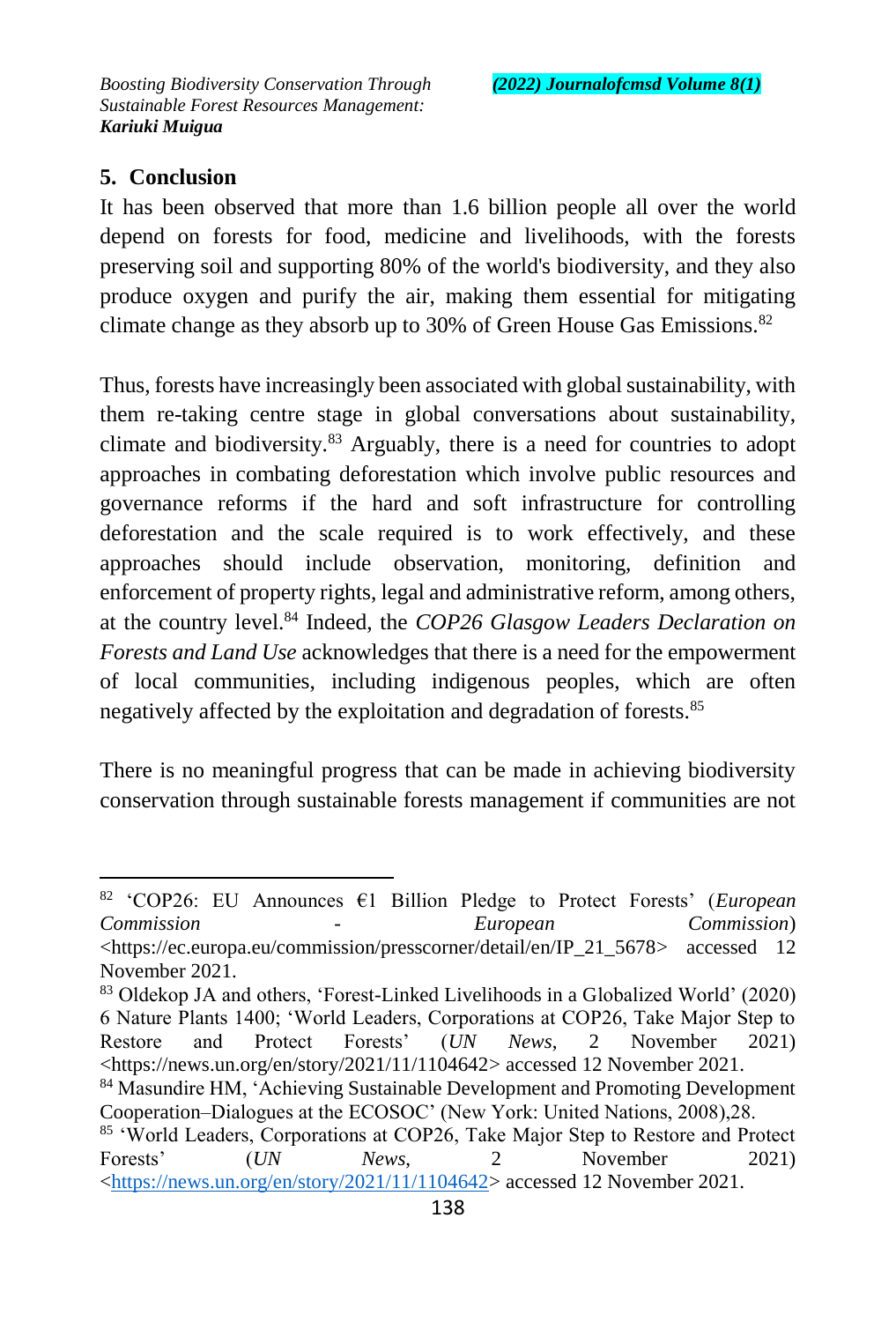actively and meaningfully involved in such efforts, through Environmental Democracy.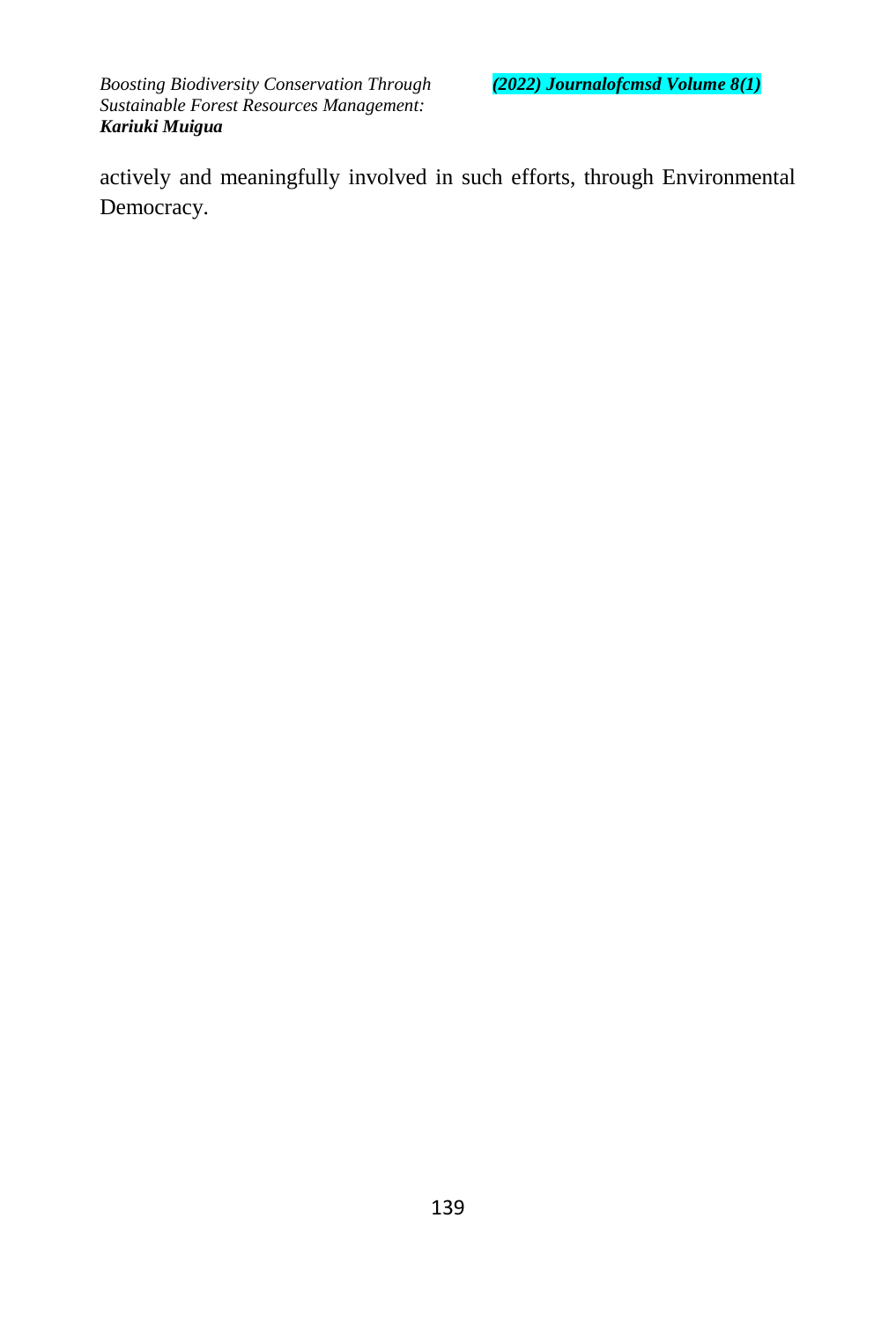### **References**

'Biodiversity Conservation in Forest Management' (*WWF Russia*) *<https://wwf.ru/en/what-we-do/forests/biodiversity-conservation-in-forestmanagement/>* accessed 13 September 2021.

'COP26 Glasgow Declaration: Salvation or Threat to Earth's Forests?' (*Mongabay Environmental News*, 3 November 2021) *<https://news.mongabay.com/2021/11/cop26-glasgow-declarationsalvation-or-threat-to-earths-forests/>* accessed 11 November 2021.

'COP26: EU Announces €1 Billion Pledge to Protect Forests' (*European Commission - European Commission*) *<https://ec.europa.eu/commission/presscorner/detail/en/IP\_21\_5678>* accessed 12 November 2021.

'COP26: Pivotal Progress Made on Sustainable Forest Management and Conservation | UNFCCC' <https://unfccc.int/news/cop26-pivotal-progressmade-on-sustainable-forest-management-and-conservation> accessed 11 November 2021.

'Developing Silvicultural Systems for Sustainable Forestry in Canada' <http://www.fao.org/3/XII/0596-B1.htm> accessed 15 September 2021.

'Families Torn Apart: Forced Eviction of Indigenous People in Embobut Forest, Kenya - Kenya' (*ReliefWeb*) *<https://reliefweb.int/report/kenya/families-torn-apart-forced-evictionindigenous-people-embobut-forest-kenya-0>* accessed 7 July 2021.

'FAO Working Paper 1' *<http://www.fao.org/3/X2102E/X2102E01.htm>* accessed 9 July 2021.

'Glasgow Leaders' Declaration on Forests and Land Use' (*UN Climate Change Conference (COP26) at the SEC – Glasgow 2021*, 2 November 2021) *<https://ukcop26.org/glasgow-leaders-declaration-on-forests-and-landuse/>* accessed 12 November 2021.

'Imminent Forced Eviction by Kenya Threatens Indigenous Communities' Human Rights and Ancestral Forests - Kenya' (*ReliefWeb*)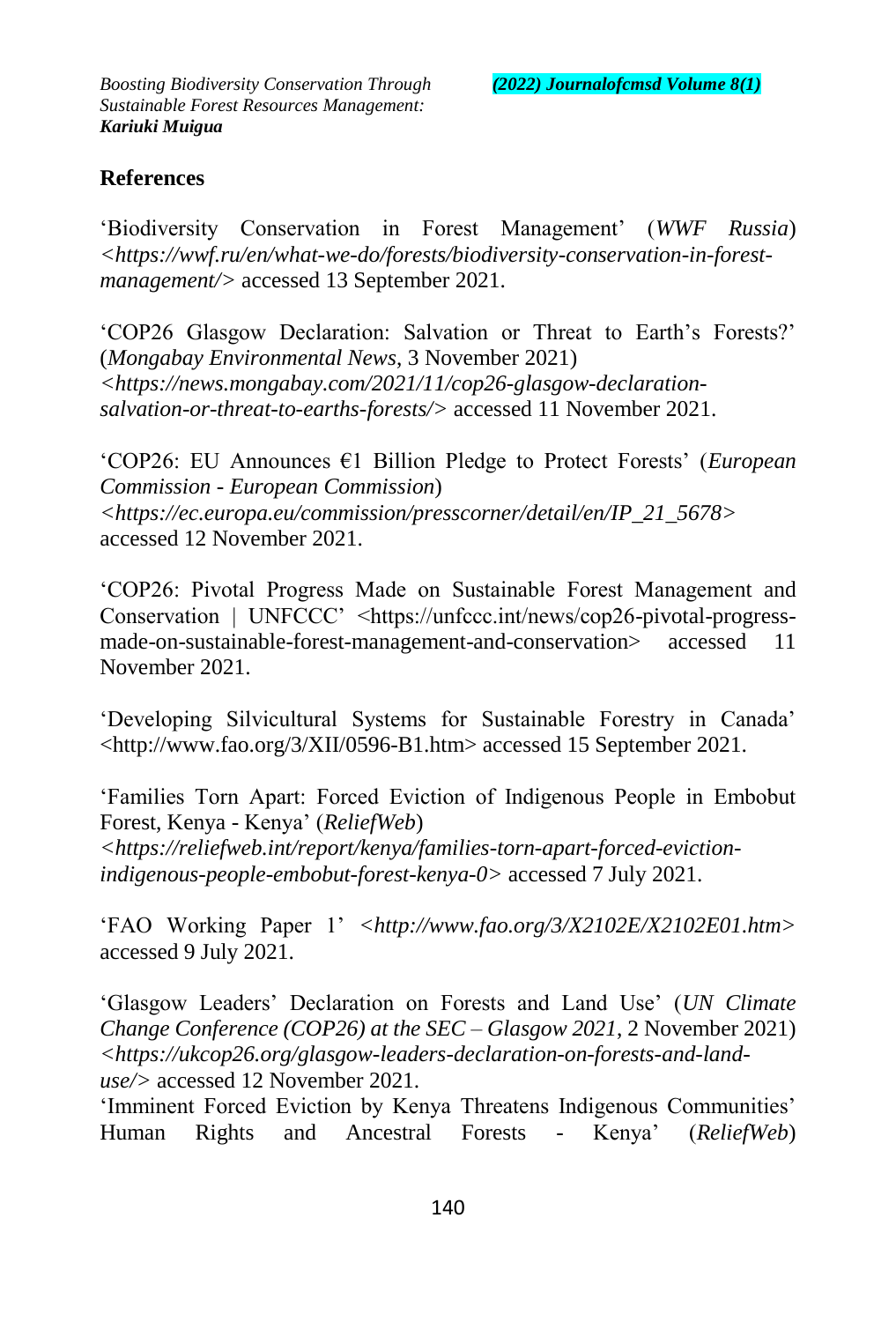*<https://reliefweb.int/report/kenya/imminent-forced-eviction-kenyathreatens-indigenous-communities-human-rights-and>* accessed 7 July 2021.

'Kenya Defies Its Own Courts: Torching Homes and Forcefully Evicting the Sengwer from Their Ancestral Lands, Threatening Their Cultural Survival | Forest Peoples Programme' *<http://www.forestpeoples.org/topics/legalhuman-rights/news/2014/01/kenya-defies-its-own-courts-torching-homesand-forcefully-evi>* accessed 7 July 2021.

'Kenya Forest Service - Kenya Forest Service' <http://www.kenyaforestservice.org/index.php?option=com\_content&view= article&catid=223&id=149&Itemid=98> accessed 7 July 2021.

'Kenya: Indigenous Ogiek Face Eviction from Their Ancestral Forest… Again' (*Mongabay Environmental News*, 8 October 2018) *<https://news.mongabay.com/2018/10/kenya-indigenous-ogiek-faceeviction-from-their-ancestral-forest-again/>* accessed 7 July 2021.

'Kenya: Indigenous Peoples Targeted as Forced Evictions Continue despite Government Promises'

*<https://www.amnesty.org/en/latest/news/2018/08/kenya-indigenouspeoples-targeted-as-forced-evictions-continue-despite-governmentpromises/>* accessed 7 July 2021.

'Kenya's Sengwer People Demand Recognition of "Ancestral Land" | Voice of America - English' <https://www.voanews.com/africa/kenyas-sengwerpeople-demand-recognition-ancestral-land> accessed 7 July 2021.

'SDG 15: Protect, Restore and Promote Sustainable Use of Terrestrial Ecosystems, Sustainably Manage Forests, Combat Desertification, Halt and Reverse Land Degradation and Halt Biodiversity Loss – SDG Compass' [<https://sdgcompass.org/sdgs/sdg-15/>](https://sdgcompass.org/sdgs/sdg-15/) accessed 13 August 2021.

'Technology to Tackle Deforestation' (*AZoCleantech.com*, 29 November 2013) <https://www.azocleantech.com/article.aspx?ArticleID=470> accessed 15 September 2021.

'What Is Agroforestry?' (*World Agroforestry | Transforming Lives and Landscapes with Trees*)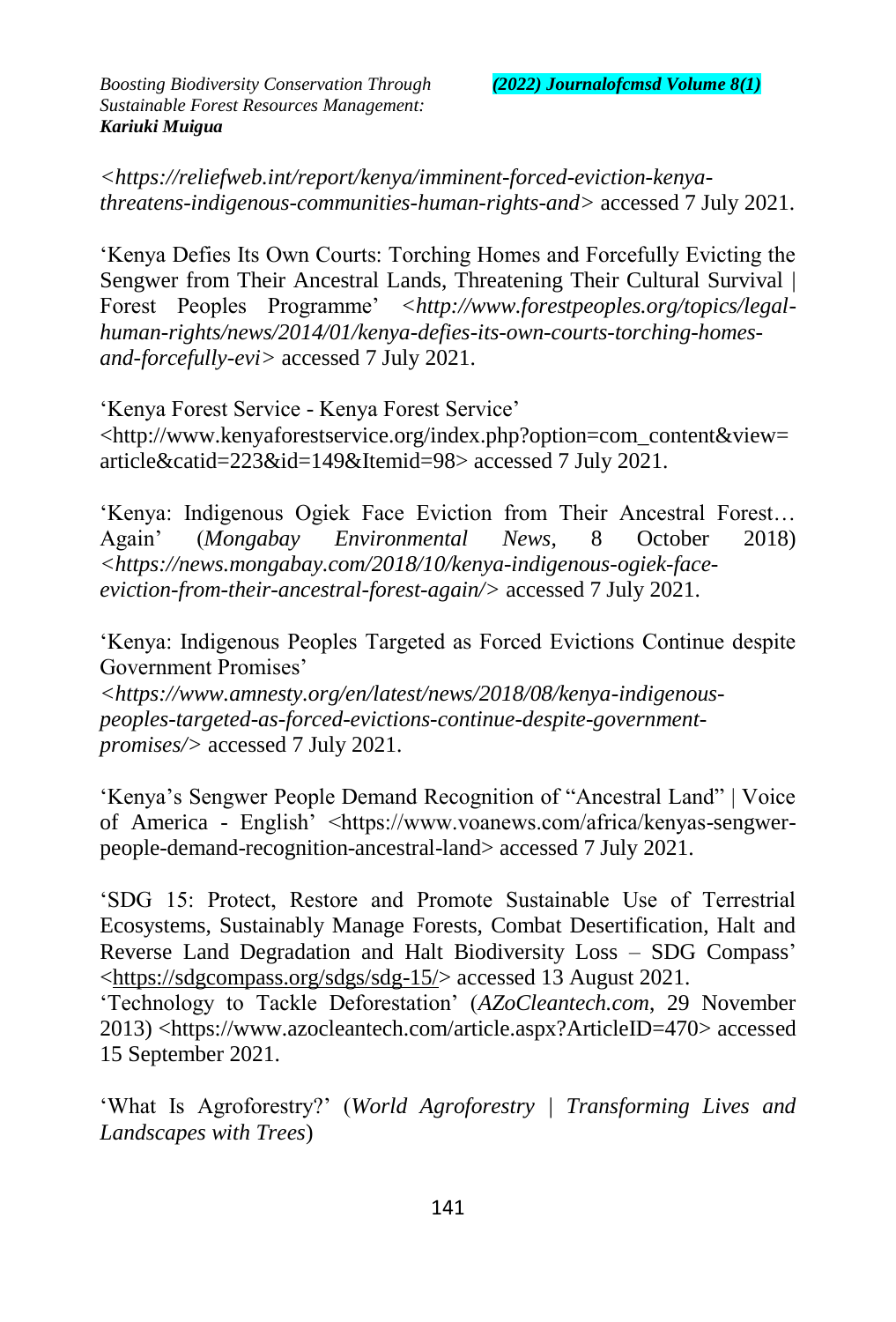<https://www.worldagroforestry.org/about/agroforestry> accessed 15 September 2021.

'World Leaders, Corporations at COP26, Take Major Step to Restore and Protect Forests' (*UN News*, 2 November 2021) <https://news.un.org/en/story/2021/11/1104642> accessed 12 November 2021.

"They Just Want to Silence Us" (*Human Rights Watch*, 17 December 2018) <https://www.hrw.org/report/2018/12/17/they-just-want-silence-us/abusesagainst-environmental-activists-kenyas-coast> accessed 9 July 2021.

Africa Forest Law Enforcement and Governance (AFLEG), Ministerial Conference 13-16 October, 2003; Ministerial Declaration, Yaoundé, Cameroon, October 16, 2003.

Anders Breidlid, 'Culture, Indigenous Knowledge Systems and Sustainable Development: A Critical View of Education in an African Context' (2009) 29 International Journal of Educational Development 140.

Anyango Otieno and Jeckoniah Otieno, 'Sh48b Needed to Raise Forest Cover to 10 per Cent' (*The Standard*)

<https://www.standardmedia.co.ke/kenya/article/2001394403/sh48b-neededto-raise-forest-cover-to-10-per-cent> accessed 3 June 2021.

Arun Agrawal, Daniel Nepstad, and Ashwini Chhatre, 'Reducing Emissions from Deforestation and Forest Degradation', Annu. Rev. Environ. Resour. 2011. 36:373–96.

Barlagne, C., Bézard, M., Drillet, E., Larade, A., Diman, J.L., Alexandre, G., Vinglassalon, A. and Nijnik, M., 'Stakeholders' Engagement Platform to Identify Sustainable Pathways for the Development of Multi-Functional Agroforestry in Guadeloupe, French West Indies' [2021] Agroforestry Systems *<https://doi.org/10.1007/s10457-021-00663-1>* accessed 15 September 2021.

Brockerhoff, E.G., Barbaro, L., Castagneyrol, B., Forrester, D.I., Gardiner, B., González-Olabarria, J.R., Lyver, P.O.B., Meurisse, N., Oxbrough, A.,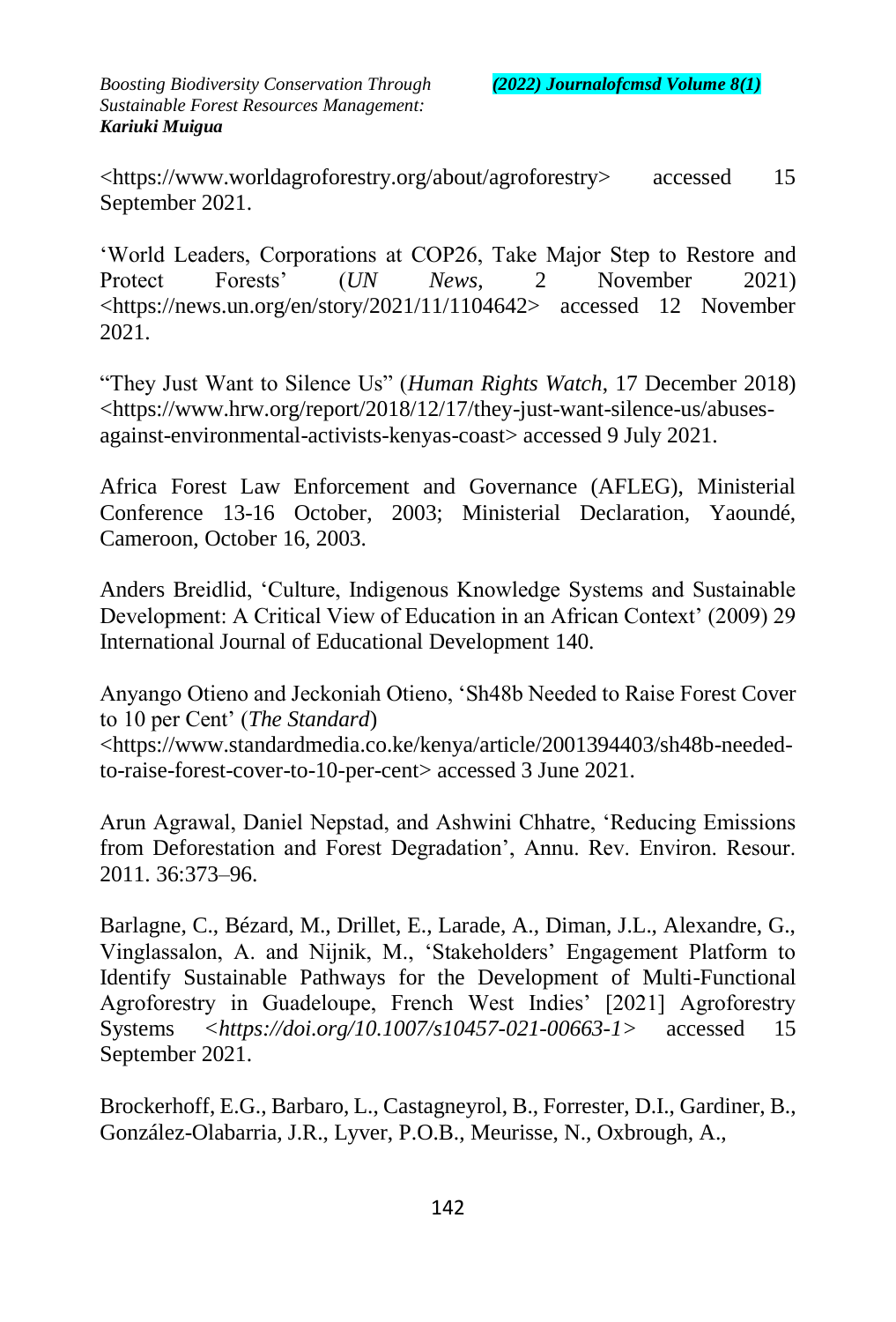Taki, H. and Thompson, I.D., 'Forest Biodiversity, Ecosystem Functioning and the Provision of Ecosystem Services' (2017) 26 Biodiversity and Conservation 3005.

Community Land Act, No. 47 of 2016, Laws of Kenya.

Dessein, J., Soini, K., Fairclough, G., Horlings, L., Battaglini, E., Birkeland, I., Duxbury, N., De Beukelaer, C., Matejić, J., Stylianou-Lambert, T. and Mihailova, M., 'Culture in, for and as Sustainable Development: Conclusions from the COST Action IS1007 Investigating Cultural Sustainability,' (University of Jyväskylä, Finland, 2015). Available at *http://www.culturalsustainability.eu/conclusions.pdf* [Accessed on 7 July 2021].

Donald Kipruto Kimutai and Teiji Watanabe, 'Forest-Cover Change and Participatory Forest Management of the Lembus Forest, Kenya' (2016) 3 Environments 20.

Duchelle, A.E., De Sassi, C., Jagger, P., Cromberg, M., Larson, A.M., Sunderlin, W.D., Atmadja, S.S., Resosudarmo, I.A.P. and Pratama, C.D., 'Balancing Carrots and Sticks in REDD+ Implications for Social Safeguards' (2017) 22 Ecology and Society.

Duchelle, A.E., Simonet, G., Sunderlin, W.D. and Wunder, S., 'What Is REDD+ Achieving on the Ground?' (2018) 32 Current Opinion in Environmental Sustainability 134.

Emerton, L., 'Mount Kenya: The Economics of Community Conservation,' *Evaluating Eden Series*, Discussion Paper No.4, p. 6.

Fagariba CJ, Song S and Soule SKG, 'Livelihood Economic Activities Causing Deforestation in Northern Ghana: Evidence of Sissala West District' (2018) 8 Open Journal of Ecology 57.

*Forest Conservation and Management Act*, No. 34 of 2016, Laws of Kenya.

Geist, H. and Lambin, E., "Is poverty the cause of tropical deforestation?" *The International Forestry Review* 5, no. 1 (2003): 64-67.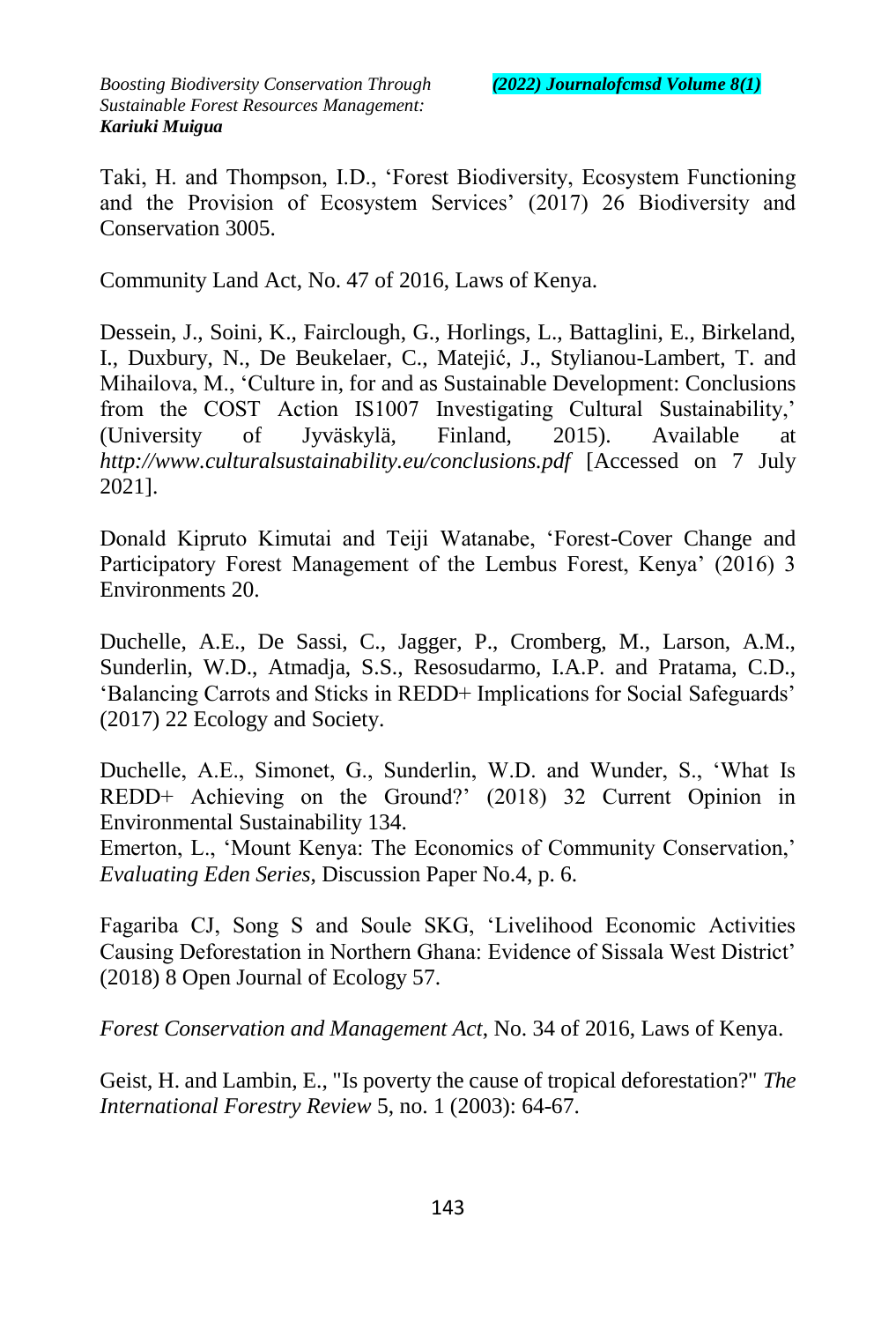Giorgia Magni, 'Indigenous Knowledge and Implications for the Sustainable Development Agenda.' (2017) 52 European Journal of Education 437 < https://unesdoc.unesco.org/ark:/48223/pf0000245623> Accessed 7 July 2021.

Harvey CA, Dickson B and Kormos C, 'Opportunities for Achieving Biodiversity Conservation through REDD' (2010) 3 Conservation Letters 53.

https://www.the-star.co.ke/authors/gilbertkoech, 'Why State Wants You to Plant Trees on 10% of Your Land' (*The Star*) *<https://www.thestar.co.ke/news/2021-03-14-why-state-wants-you-to-plant-trees-on-10-ofyour-land/>* accessed 3 June 2021.

Jacqueline M Klopp and Job Kipkosgei Sang, 'Maps, Power, and the Destruction of the Mau Forest in Kenya' (2011) 12 Georgetown Journal of International Affairs 125.

Jebiwott, A., Ogendi, G. M., Makindi, S. M., & Esilaba, M. O., 'Forest Cover Change and Ecosystem Services of Katimok Forest Reserve, Baringo County, Kenya'.

Kerr, S., Pfaff, A., Cavatassi, R., Davis, B., Lipper, L., Sanchez, A. and Timmins, J., *Effects of Poverty on Deforestation: Distinguishing behaviour from location*. No. 854-2016-56193. 2004.

Kigenyi, F., Gondo, P. and Mugabe, J., 'Practice Before Policy: An Analysis of Policy and Institutional Changes Enabling Community Involvement in Forest Management in Eastern and Southern Africa,' *Issue 10 of Forest and social perspectives in conservation*, (IUCN, 2002).

Lele, S., Wilshusen, P., Brockington, D., Seidler, R. and Bawa, K., 'Beyond Exclusion: Alternative Approaches to Biodiversity Conservation in the Developing Tropics' (2010) 2 Current Opinion in Environmental Sustainability 94.

Masundire HM, 'Achieving Sustainable Development and Promoting Development Cooperation–Dialogues at the ECOSOC' (New York: United Nations, 2008).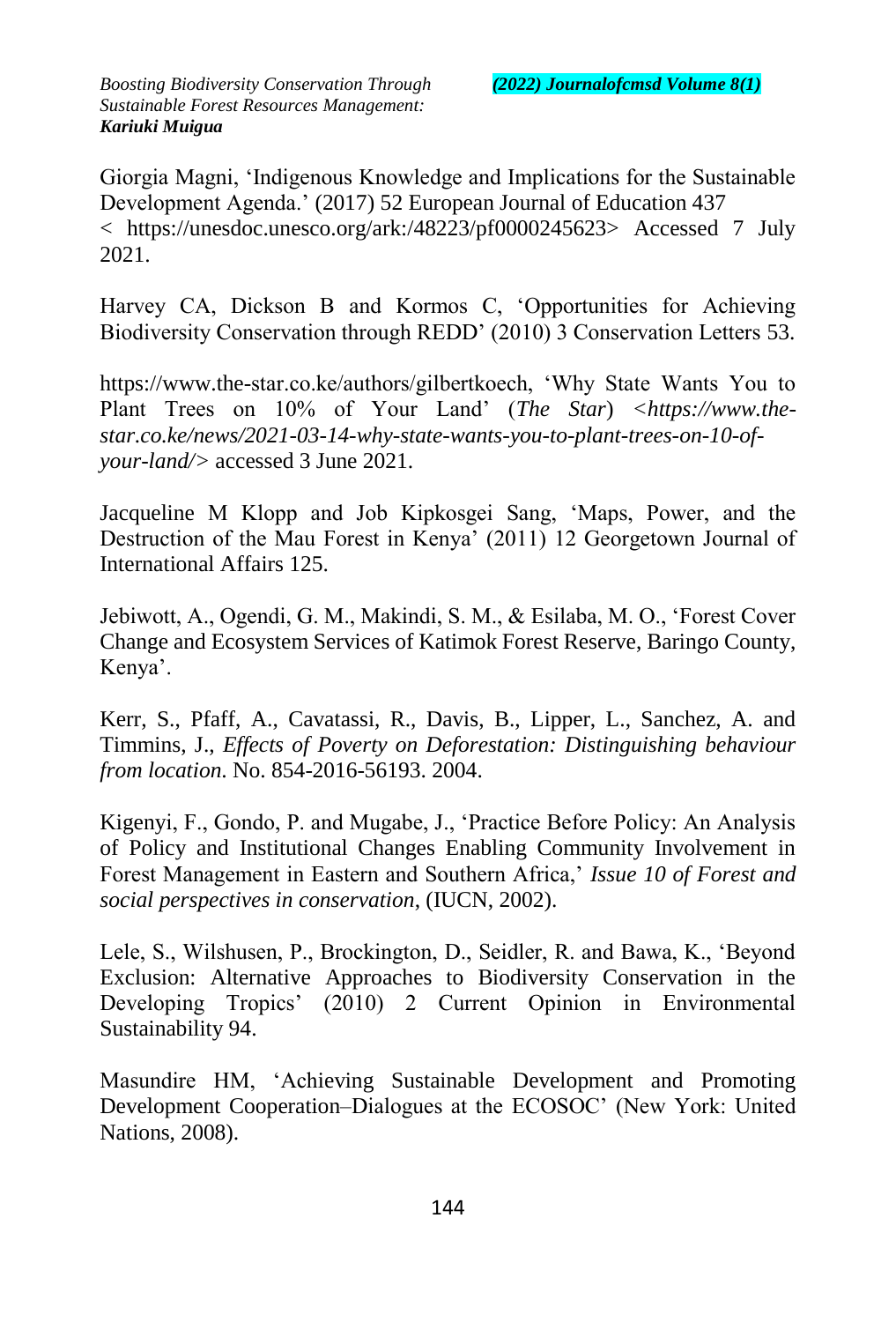Miyamoto M, 'Poverty Reduction Saves Forests Sustainably: Lessons for Deforestation Policies' (2020) 127 World Development 104746.

Mogaka, H., 'Economic Aspects of Community Involvement in Sustainable Forest Management in Eastern and Southern Africa,' *Issue 8 of Forest and social perspectives in conservation,* IUCN, 2001.

Montagnini F, 'Integrating Landscapes: Agroforestry for Biodiversity Conservation and Food Sovereignty' (2017) 12 Advances in agroforestry (ISSN 1875-1199.

Oldekop, J.A., Rasmussen, L.V., Agrawal, A., Bebbington, A.J., Meyfroidt, P., Bengston, D.N., Blackman, A., Brooks, S., Davidson-Hunt, I., Davies, P. and Dinsi, S.C., 'Forest-Linked Livelihoods in a Globalized World' (2020) 6 Nature Plants 1400.

P Udawatta R, Rankoth L and Jose S, 'Agroforestry and Biodiversity' (2019) 11 Sustainability 2879.

Rachel Berger, 'Conflict over Natural Resources among Pastoralists in Northern Kenya: A Look at Recent Initiatives in Conflict Resolution' (2003) 15 Journal of International Development 245.

Republic of Kenya, Constitution of Kenya 2010.

Republic of Kenya, *Draft National Strategy for Achieving and Maintaining Over 10% Tree Cover By 2022, May 2019<*  http://www.environment.go.ke/wp-content/uploads/2019/08/revised-Draft-Strategy-for-10-Tree-Cover-23-5-19-FINAL.pdf*> accessed 31 July 2021*.

Republic of Kenya, *Draft Policy 2020*, May 2020, Laws of Kenya.

Republic of Kenya, *Policy 2014*, Laws of Kenya.

Roe D, Nelson F and Sandbrook C, *Community Management of Natural Resources in Africa: Impacts, Experiences and Future Directions* (IIED 2009).

Sayer J, Margules C and Boedhihartono AK, 'Will Biodiversity Be Conserved in Locally-Managed Forests?' (2017) 6 Land 6.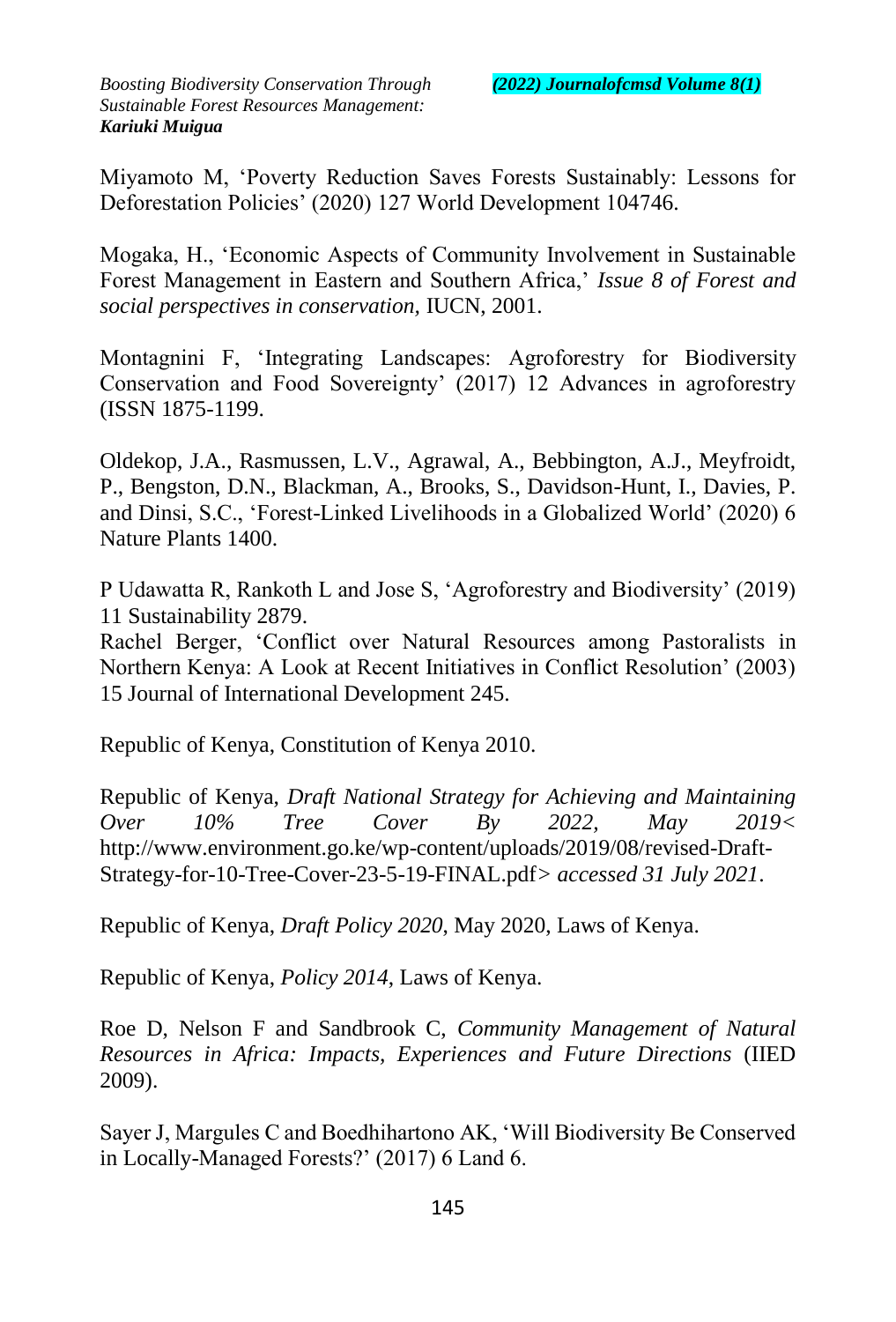Sayer, J., Elliott, C., Barrow, E., Gretzinger, S., Maginnis, S., McShane, T., & Shepherd, G., 'The Implications for Biodiversity Conservation of Decentralised Forest Resources Management Paper Prepared on Behalf of IUCN and WWF for the UNFF Inter-Sessional Workshop on Decentralisation Interlaken, Switzerland, May 2004'.

SGJN Senanayake, 'Indigenous Knowledge as a Key to Sustainable Development' (2006) 2 Journal of Agricultural Sciences–Sri Lanka.

Sylvester Ngome Chisika and Chunho Yeom, 'Enhancing Ecologically Sustainable Management of Deadwood in Kenya's Natural Forests' (2021) 2021 International Journal of Forestry Research e6647618.

Szaro, R.C., Sayer, J.A., Sheil, D., Snook, L., Gillison, A., Applegate, G., Poulsen, J. and Nasi, R., 'Biodiversity Conservation in Production Forests' [1999] Center for International Forestry Research, Jakarta, Indonesia and International Union for Forestry Research Organizations, Vienna, Austria. 61pp. Available at:

*http://www. cifor. cgiar. org/publications/pdf\_files/others/biodiversity. pdf*

UNEP, *Global Environment Outlook 5: Environment for the future we want*, (UNEP, 2012).

UNFF Memorandum <*www.iucnael.org/en/.../doc.../849-unit-3-forest-gamebackgrounder.html*> Accessed on 15 August 2021.

United Nations General Assembly, *Transforming our world: the 2030 Agenda for Sustainable Development*, Resolution adopted by the General Assembly on 25 September 2015 [without reference to a Main Committee (A/70/L.1)].

Urmilla Bob and Salomé Bronkhorst, 'Environmental Conflicts: Key Issues and Management Implications' (2010) 10 African Journal on Conflict Resolution.

Verbist, B., Vangoidsenhoven, M., Dewulf, R. and Muys, B., 'Reducing Emissions from Deforestation and Degradation (REDD)' [2011] KLIMOS, Leuven, Belgium